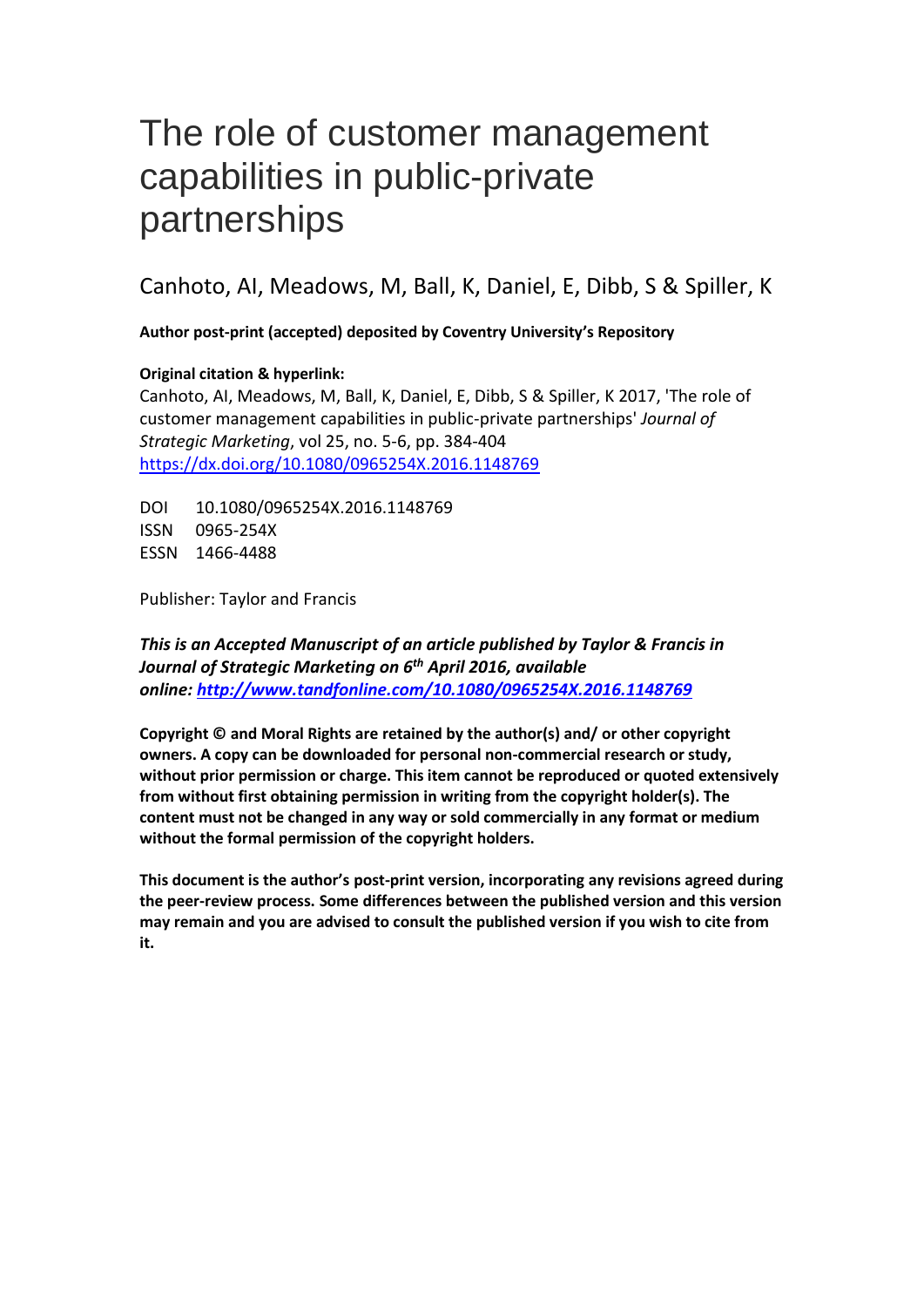Accepted in Journal of Strategic Marketing; published online 6<sup>th</sup> April 2016: DOI:10.1080/0965254X.2016.1148769

#### **The role of customer management capabilities in public-private partnerships**

Ana Canhoto, Maureen Meadows, Kirstie Ball, Elizabeth Daniel, Sally Dibb, and Keith Spiller

Open University Business School

Milton Keynes

MK7 6AA

#### **Acknowledgments**

The authors would like to thank the Leverhulme Trust for funding the study reported in this paper. They would also like to thank the managers and staff in the organizations that participated in this study for sharing their expertise.

#### **Abstract**

Commercial organisations are increasingly asked to perform tasks traditionally associated with governmental bodies, such as law enforcement. The rationale for these public-private partnerships is that there are synergies between traditional business skills and those required to achieve certain societal goals. However, there is a lack of research into whether this is, indeed, the case. This paper addresses this gap by investigating one particular type of public-private partnership: anti-money laundering (AML). The study explores the potential synergies between customer relationship management (CRM) and those required for AML. A quantitative survey-based approach is used to identify the overlaps and connections between these two areas of competence. The findings reveal tensions between financial institutions' dual roles as both commercial organisations and players in the battle against money laundering. The consequences for these firms are explored, and the wider implications for other organisations supplying non-commercial services to government are considered.

**Keywords:** Marketing Capabilities; Public-private partnerships; Customer Relationship Management; Anti Money Laundering; Customer Insight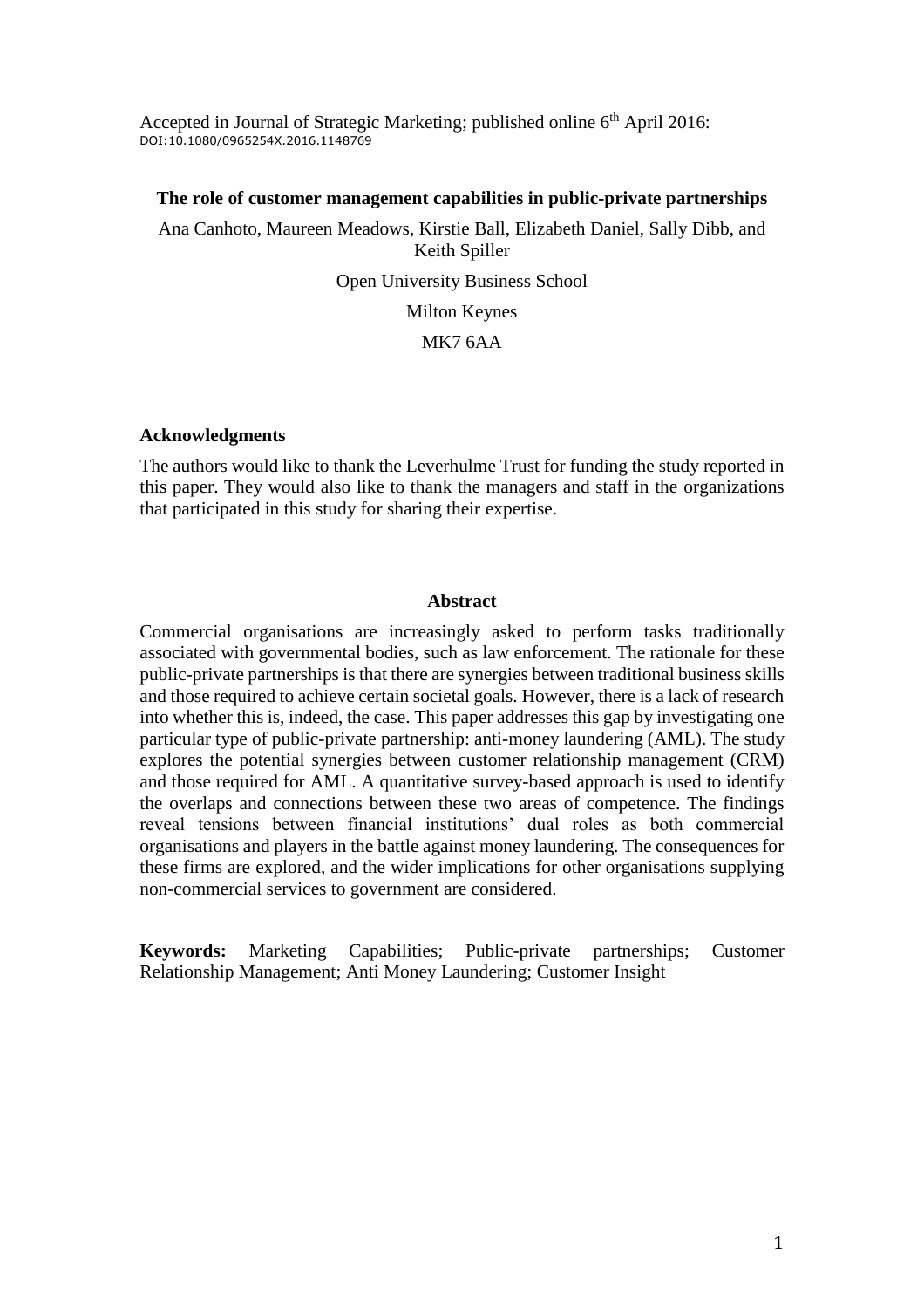#### **Introduction**

Organisations increasingly deliver solutions by forming partnerships that bring together different parties with relevant capabilities [\(Gebauer, Paiola, & Saccani, 2013\)](#page-15-0). This trend reflects a drive towards rationalisation, with each organisation focusing on what they do best [\(Holcomb & Hitt, 2007\)](#page-15-1). Such partnerships are particularly prevalent in the public sector [\(Percival, 2009;](#page-16-0) [Porter & Kramer, 2011\)](#page-16-1), where governments have engaged commercial organisations to deliver services that they would not otherwise be able to provide. The potential efficiency benefits and cost savings have made this approach popular with governments of all political denominations [\(Brown & Potoski,](#page-14-0)  [2004\)](#page-14-0), in areas as diverse as education [\(Resh & Pitts, 2013\)](#page-16-2), food safety [\(Hutter &](#page-15-2)  [Jones, 2007\)](#page-15-2), national security [\(Dibb et al., 2014\)](#page-15-3), waste management [\(Brown &](#page-14-0)  [Potoski, 2004\)](#page-14-0) or welfare [\(Meyers, Riccucci, & Lurie, 2001\)](#page-16-3). Despite the widespread belief that commercial organisations are best placed to carry out such functions, there is a lack of research on how firms use their commercial capabilities to address societal problems [\(Lindgreen, Hingley, Grant, & Morgan, 2012\)](#page-16-4). This is a significant problem in the light of the recent proliferation of public-private partnerships because the ability to perform well requires the deployment of the right capabilities (e.g., [Krasnikov &](#page-16-5)  [Jayachandran, 2008;](#page-16-5) [Theodosiou, Kehagias, & Katsikea, 2012\)](#page-17-0).

This research investigates the extent to which traditional marketing capabilities enable commercial organisations to meet the requirements of public-private partnerships. We focus on the financial services sector, where public-private partnerships have proliferated to support the detection of money laundering and the prevention of terrorism financing - henceforth referred to as AML programs - [\(deGoede, 2012\)](#page-15-4). The continued unrest in the Middle East, South East Asia and North Africa, as well as the increasing tensions in Eastern Europe, have led governments worldwide to widen their efforts to curtail the movement of money to and from criminal organisations (e.g., [BBC, 2014;](#page-14-1) [USDS, 2014\)](#page-17-1), with the result that the involvement of private firms in the public sphere is likely to expand. A priority, therefore, is to examine the extent to which the capabilities of commercial organisations enable them to support law enforcement initiatives and, where conflict exists, how it is addressed. We tackle this problem through the following two-part research question: To what extent do marketing capabilities in CRM enable financial services firms to support law enforcement initiatives; and how are conflicts that arise negotiated? The paper's contribution is twofold: firstly, we reveal areas of alignment and non-alignment between the capabilities required for CRM systems and AML programmes and consider the implications for the sector. Secondly, we contribute to the wider debate about the theory and practice surrounding the implementation of public-private partnerships.

The next section briefly describes the research context and the following one presents the conceptual framework, identifying the marketing capabilities that are likely to support the law enforcement initiative and developing a series of propositions which underpin the study. The subsequent section outlines the methods used, and this is followed by a section presenting the findings, which highlights overlaps and connections between the marketing capabilities and the law enforcement requirements. The final section discusses the sector-specific implications and explores the broader implications of the study.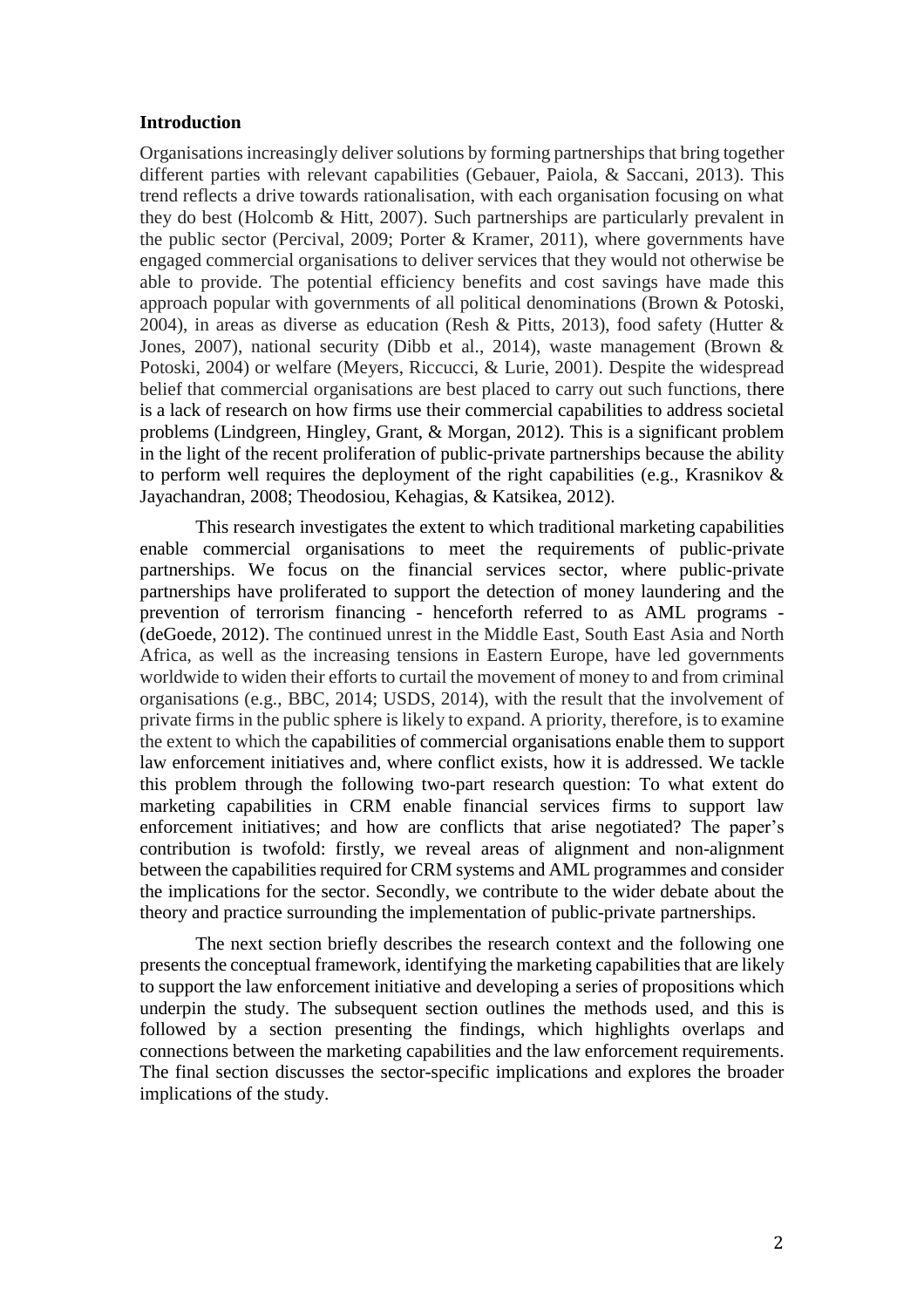#### **Research background**

Crime is deemed to cause social, environmental and economic harm [\(FATF, 2010\)](#page-15-5), leading governments worldwide to adopt initiatives to curtail criminal activity. One example are AML programmes, which focus on limiting the movement of money resulting from, or used to fund, criminal activity. If governments hinder the transfer of funds to or from criminals, a reduction in the underlying criminal activity is expected [\(Harvey, 2005\)](#page-15-6). As a result, the tracing and mining of financial data has assumed a critical role in modern national security programs worldwide [\(DeRosa, 2004\)](#page-15-7).

Given the role of financial institutions as global enablers of financial transactions [\(Zdanowicz, 2004\)](#page-17-2), governments worldwide are expecting these organisations to play an active role in AML programmes. In the UK, AML regulations relate to the Proceeds of Crime Act (2002), which applies to organisations operating in a range of sectors, including banks, building societies and insurance businesses. Here, the financial regulator puts forward two instruments for financial institutions to use in order to aid in AML: 'know your customer' and 'monitoring'. Know your customer is described as '*obtaining and using information about a customer over and above the basic identification information*', whereas monitoring is '*being alert to how a customer is using a firm's products and services and therefore to signs of money laundering*' [\(FSA, 2003\)](#page-15-8). That is, for financial institutions to be able to meet AML requirements, they need to have the right customer identification and transaction monitoring capabilities in place. They also need to employ a Money Laundering Reporting Officer (MLRO) who has legal responsibility for ensuring compliance with the regulations (Levi and Gilmore, 2002). In cases where financial organisations believe that suspicious transactions have taken place, they are legally obligated to report these to the National Crime Agency (Backhouse et al., 2005).

In principle, financial institutions should be able to meet both of these requirements by drawing on existing capabilities to capture and manage customer identity and transaction data. These firms use customer relationship management (CRM) systems to marshal this data in order to minimize exposure to bad debt and to be responsive to customer needs [\(Capon, 1982;](#page-14-2) [Ryals & Payne, 2001\)](#page-17-3). CRM systems bring together customer related information from multiple sources in the organisation [\(Sheth, Sisodia, & Sharma, 2000\)](#page-17-4) as well as from outside of the firm [\(Richard, Thirkell,](#page-16-6)  [& Huff, 2007\)](#page-16-6), yielding insights about customers [\(Johnson, Clark, & Barczak, 2012\)](#page-15-9), their lifetime value [\(Lindgreen, Palmer, Vanhamme, & Wouters, 2006\)](#page-16-7), market trends [\(Stein, Smith, & Lancioni, 2013\)](#page-17-5), and supporting the development of differentiated marketing approaches [\(Zablah, Bellenger, & Johnston, 2004\)](#page-17-6). We propose that there is an overlap between these CRM capabilities and those required to assist the government in AML programs.

## **Conceptual framework**

The conceptual framework we use to investigate the alignment between CRM and AML capabilities is developed from literature on the conditions that support CRM competence, as summarised in Figure 1. The framework, which is developed from [Dibb](#page-15-10)  and Meadows (2004) and supported by other CRM implementation studies [\(e.g.,](#page-15-11)  [Henneberg, 2006\)](#page-15-11), classifies the capabilities that support CRM into *hard* and *soft*  factors. The hard factors concern the use of technology and the effective capture and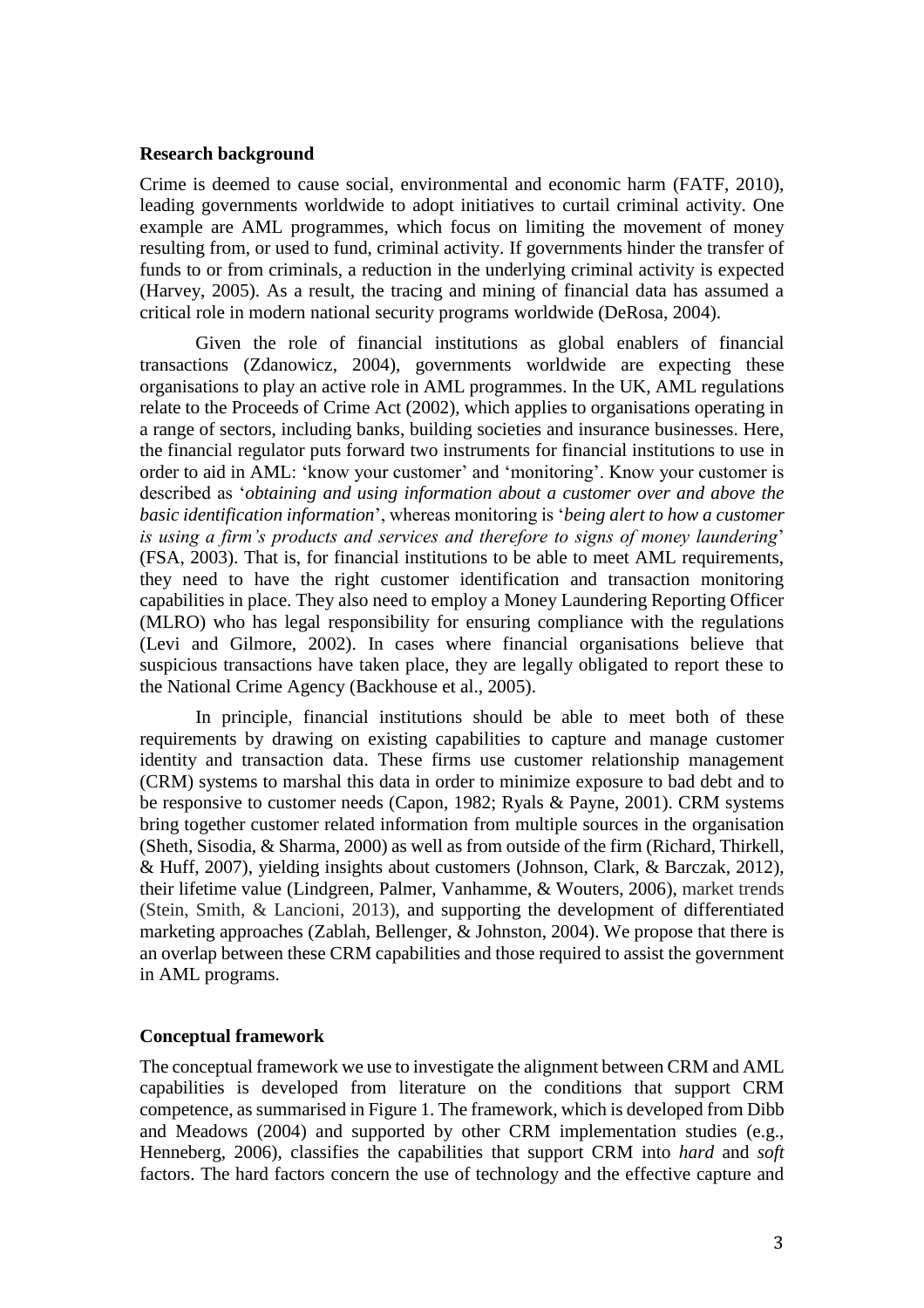use of customer data, while the soft factors relate to the company itself and the role of staff. In line with previous studies on CRM, the framework further assumes the need for certain pre-requisites, specifically in relation to the strategic commitment towards the ideas that underlie CRM.

[Insert Figure 1 here]

## *Pre-requisites of CRM competence*

Previous studies suggest that different organisations, even from the same sector, have reached different stages of evolution in their CRM journey [\(Karakostas, Kardaras, &](#page-15-12)  [Papathanassiou, 2005\)](#page-15-12). These variations reflect the differing strategic orientation and priorities of these firms [\(Bohling et al., 2006\)](#page-14-3) which, in turn, shape the capabilities that are developed (Morgan, Vorhies, & Mason, 2009). In the case of CRM, capabilities are shaped by the senior management's belief in the role of relationships with key customers in the creation of shareholder value [\(Payne & Frow, 2005\)](#page-16-8). Another influencing factor is the organisation's culture, namely whether there is a clearly articulated vision regarding the importance of identifying customer needs and whether performance systems explicitly consider CRM activities [\(Meadows & Dibb, 2012\)](#page-16-9). Given that AML also relies on efficient capture and response of customer and transaction data, we propose the following:

## **Proposition 1: Competence in AML is positively associated with a number of established** *pre-requisites* **for competence in CRM**.

## *Hard factors supporting CRM competence*

While CRM processes may function with little investment in technology [\(Keramati,](#page-15-13)  [Mehrabi, & Mojir, 2010\)](#page-15-13), today's data driven environment means that many firms deploy information technology systems to support their CRM initiatives [\(Johnson et](#page-15-9)  [al., 2012\)](#page-15-9). A consequence is that CRM systems have become the backbone of managing customer relationships [\(Chuang & Lin, 2013\)](#page-14-4) with their significance depending on the quality of customer information available. [Bhatt, Emdad, Roberts, and Grover \(2010\)](#page-14-5) argue that to obtain full value from these systems and remain responsive to environmental changes, the technological infrastructure needs to have highly flexible data access and sharing. In view of the data requirements for AML, we expect similar competences to CRM will be needed. We therefore propose that:

## **Proposition 2: Competence in AML is positively associated with a number of established dimensions of CRM implementation concerning the strategic deployment of** *technology*.

[Johnson et al. \(2012\)](#page-15-9) argue that the main function of CRM technology is to support customer management capabilities. A tenet of relationship marketing is that the development of relationships between firms and customers is based on commitment and trust (Morgan & Hunt, 1994). Hence, an additional hard factor to consider is the capability to understand customers and their needs, calculate acquisition and retention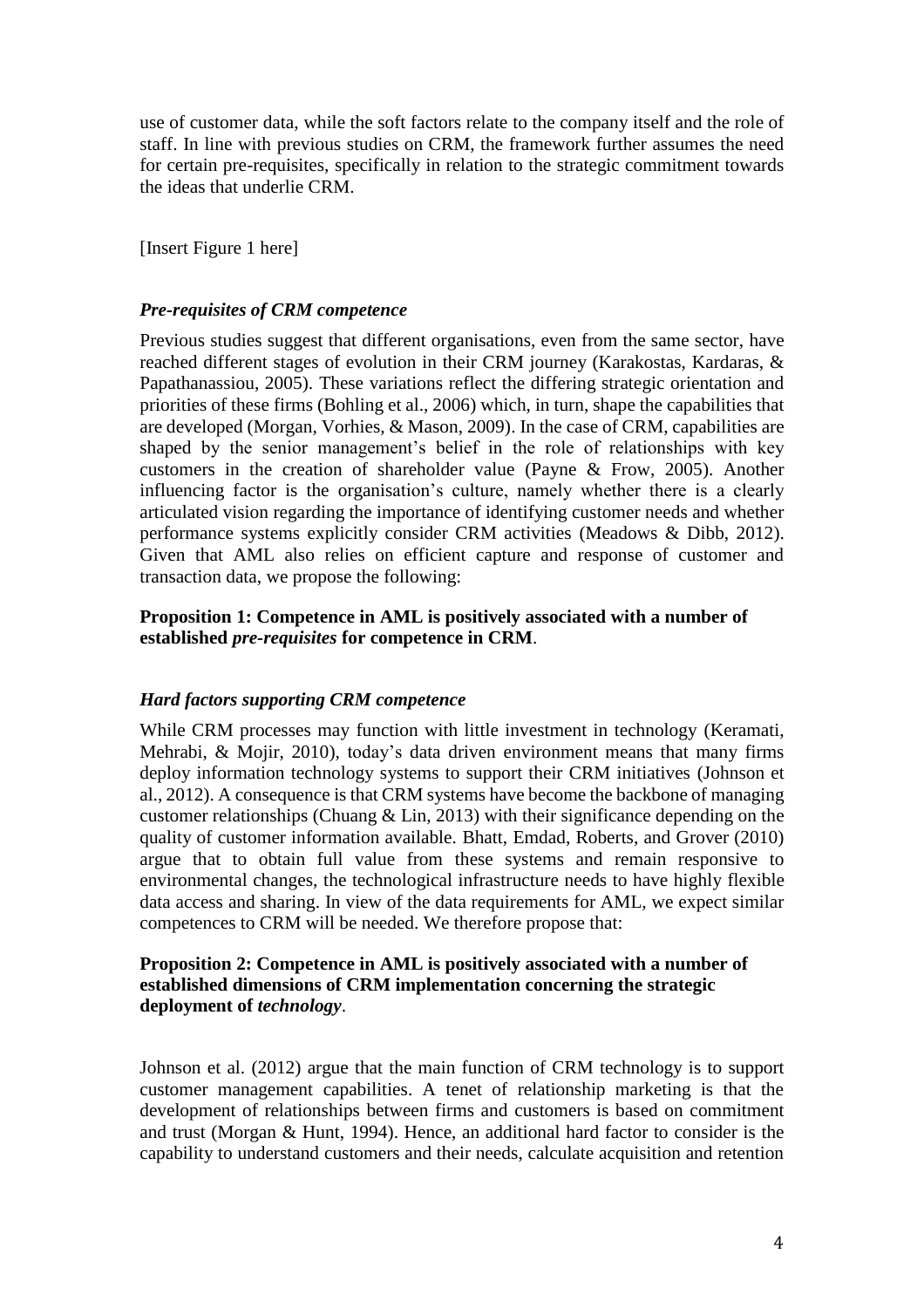costs, and establish a program of regular contact with consumers. Since AML also requires access to high quality customer data, we propose that:

## **Proposition 3**: **Competence in AML is positively associated with a number of established dimensions of CRM implementation concerning** *customer data/knowledge* **capabilities.**

## *Soft factors supporting CRM competence*

Companies may implement initiatives that support a one-to-one future, such as the adoption of distribution channels or the development of products that support a close relationship with customers. It has been shown [\(e.g., Grewal, Comer, & Mehta, 2001\)](#page-15-14) that evidence shows that the success of marketing initiatives is determined by the motivation of the firm to embrace change and the resources it dedicates to implement these initiatives. Programs to support the development of relationships with customers are no exception, requiring a concerted effort from the whole organisation in order to succeed [\(Vandermerwe, 2004\)](#page-17-7). A key company capability is therefore the ability to integrate and share information beyond functional units [\(De Luca & Atuahene-Gima,](#page-15-15)  [2007\)](#page-15-15). We expect that this same capability will be central to the firm's ability to comply with AML requirements and propose that:

## **Proposition 4**. **Competence in AML is positively associated with a number of established dimensions of CRM implementation concerning the** *organisation's strategic focus* **on customer centricity.**

The second type of soft factor considers the role that employees play in retaining customers, how they communicate with customers and whether they are empowered to make decisions that support the relationship. Success in the CRM journey is largely influenced by the extent to which the organisation has in-depth understanding of the broad range of people, processes, operations and technology issues associated with CRM implementation [\(Bohling et al., 2006\)](#page-14-3). [Finnegan and Currie \(2010\)](#page-15-16) argue that CRM success is hindered by an excessive focus on specific software packages. Instead, software deployment should be secondary to defining and developing appropriate customer-facing business processes, including the recruitment and training of customer-focused staff [\(Johnson et al., 2012\)](#page-15-9). Employees' affective commitment, for instance, is a key factor in the successful implement of CRM initiatives [\(Shum, Bove,](#page-17-8)  [& Auh, 2008\)](#page-17-8). In addition, employees need to possess the necessary technical skills to be able to use the system to its full potential [\(Keramati et al., 2010\)](#page-15-13). Those who have access to customer insight and are part of cross-functional teams are deemed to be more responsive to customer needs and better able to assess relationship development opportunities [\(Sethi, 2000;](#page-17-9) [Troy, Hirunyawipada, & Paswan, 2008\)](#page-17-10). Since we expect competence in AML also requires similar cross-functional support, we propose that:

**Proposition 5**. **Competence in AML is positively associated with a number of established dimensions of CRM implementation concerning the management and behaviours of** *staff* **that support relationship-based interactions with customers.**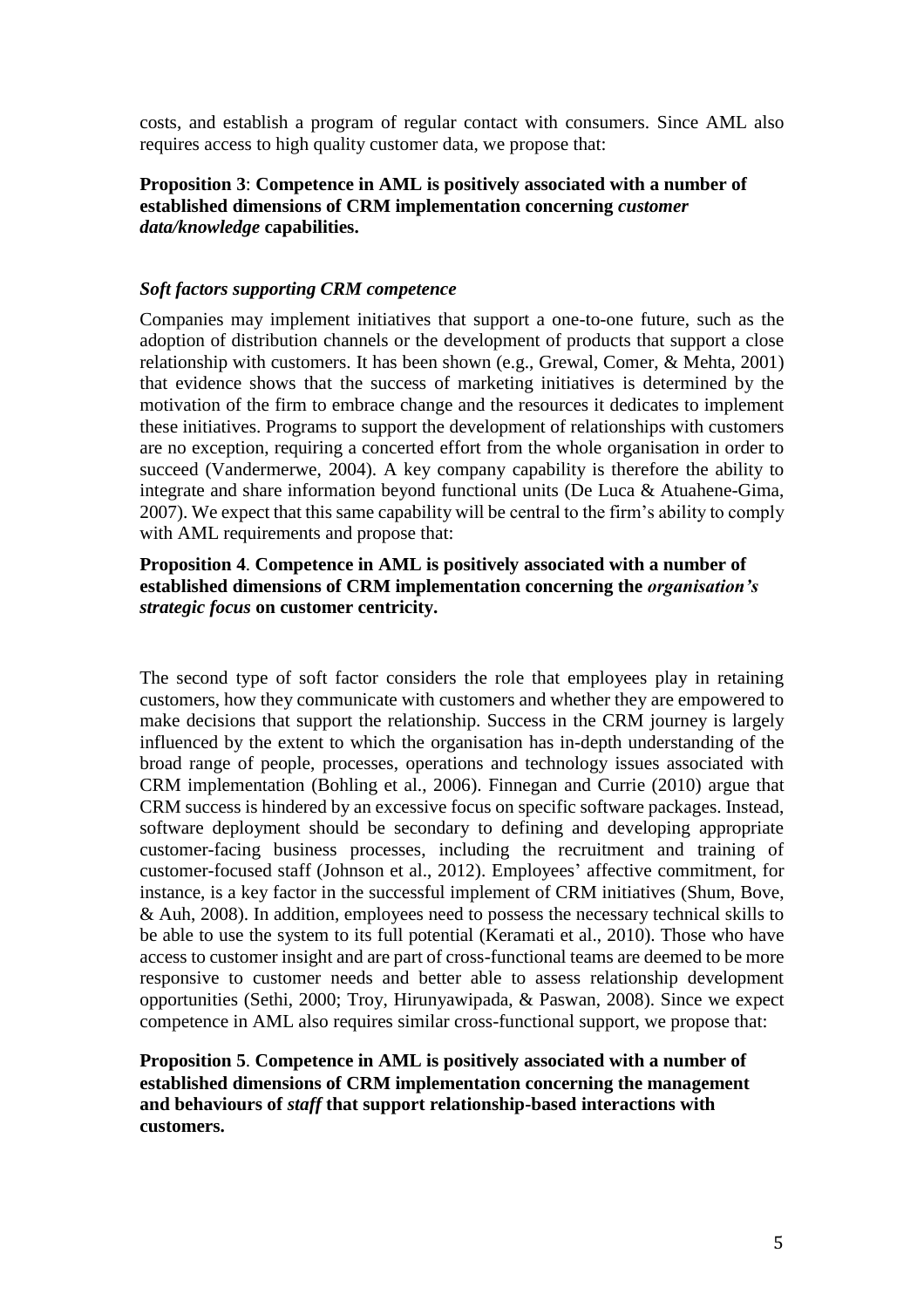#### **Methodology**

To explore the propositions, we adopted a positivist approach based on quantitative data gathering via a survey. The data were gathered through self-administered questionnaires distributed via a web link to a convenience sample of managers working in the financial services sector. Adopting a quantitative approach enabled us to explore correlations between factors.

Data gathering in the financial services sector is notoriously difficult, a situation compounded by the banking crisis of 2009 and subsequent economic recession. Furthermore, the subject matter of this research is deemed by many firms to be highly sensitive: financial institutions are very reluctant to discuss their approach to money laundering and terrorism financing detection for legal, strategic and operational reasons [\(Backhouse, Canhoto, Demetis, Dyer, & Nardo, 2005\)](#page-14-6). In order to promote completion of the survey, we enlisted the support of several different industry bodies who helped to share the survey link. Overall, 281 responses were received, of which 85 were fully completed. We found that respondents who did not have direct involvement in AML tended to choose not to complete the AML section of the survey, hence the relatively low proportion of respondents who completed every question on the survey. Our analysis exploring AML and its linkages with CRM was therefore confined to the 85 responses that were fully completed.

The CRM parts of the survey were based on previously validated scales [\(Dibb](#page-15-10)  [& Meadows, 2004;](#page-15-10) [Meadows & Dibb, 2012\)](#page-16-9) which identify and elaborate upon the dimensions of CRM sophistication. These were complemented with new questions about the extent and impact of AML initiatives. These questions were drawn up by the research team based on a review of relevant literature and complemented by insights from key informant interviews with financial services experts. Key issues that emerged included how customer data is collected and analysed, as well as the roles, responsibilities and training of staff, and the management of AML projects more broadly. Table 1 provides an overview of the survey instrument and the topics covered. Appendix A gives further details of the question asked. Respondents evaluated items on a scale from 1 to 7, with opposing views at either end of the scale. Analysis consisted of descriptive statistics, correlations and exploratory factor analysis. The analysis followed the accepted view (e.g., [Hair, Black, Babin, & Andersen, 2009;](#page-15-17) [Robinson,](#page-17-11)  [Shaver, & Wrightsman, 1991\)](#page-17-11) that the lower limit of Cronbach's alpha for exploratory studies such as this one may decrease to 0.6 from the usual 0.7.

[Insert Table 1 here]

#### **Findings**

Around half of the respondents were from large organisations, with turnover exceeding £500m and/or more than 3000 employees. The respondents represented a range of firms, from building societies (6%) to insurance companies (21%), and including high street (17%), investment (14%) and online banks (16%), among others (26%).

#### *AML requirements and CRM competence*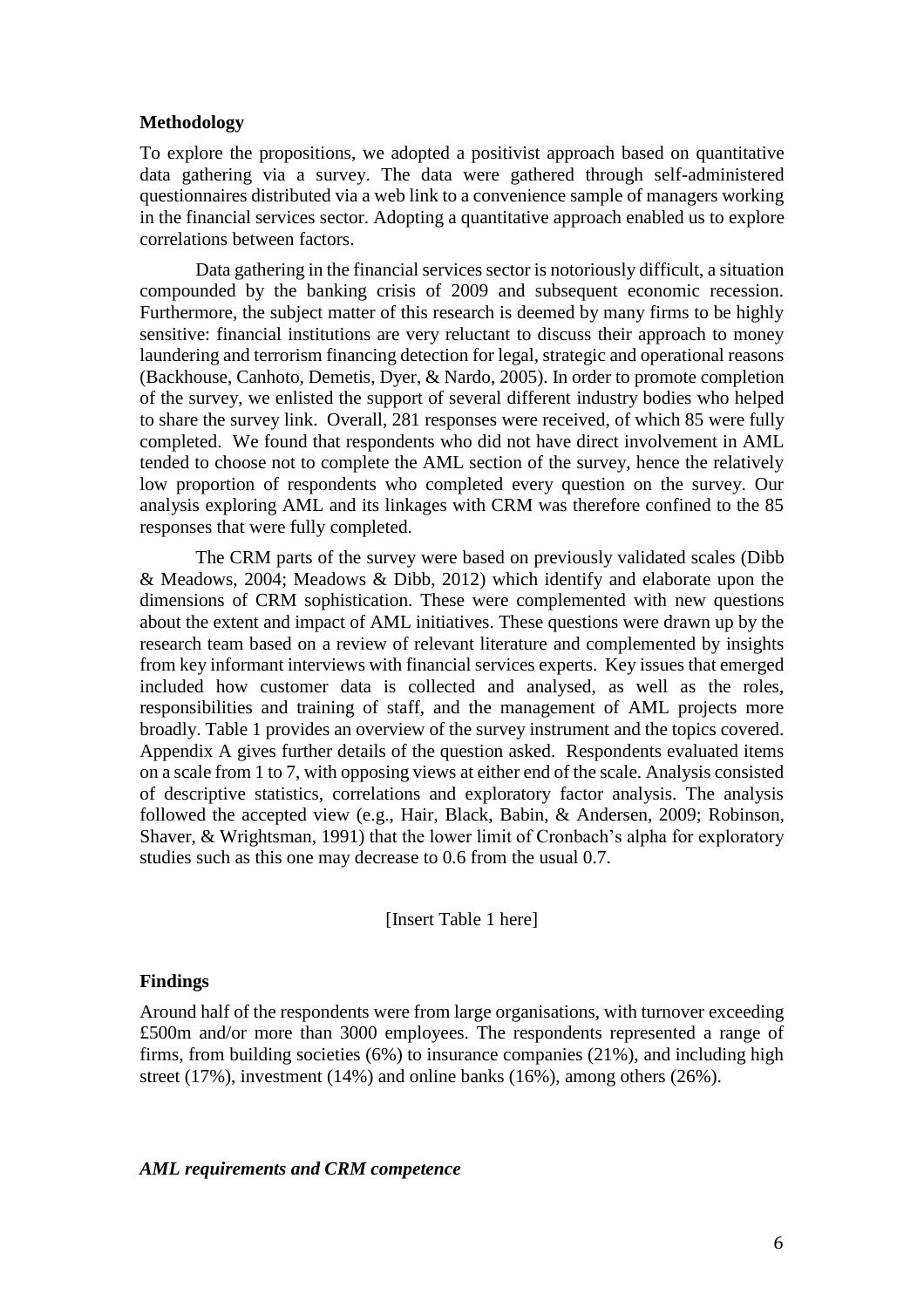In order to consider the extent to which marketing capabilities in CRM help to support AML enforcement, we fist consider the responses to questions about the impact of AML requirements and examine the degree of CRM maturity in relation to the four dimensions of CRM implementation. Appendix A provides descriptive statistics for each question. To achieve high levels of scale reliability, the original 7 questions in Proposition 1 were reduced to 4, yielding a Cronbach's alpha value of 0.884. Similarly, the 9 questions originally in Proposition 2 were reduced to 5, yielding a Cronbach's alpha value of 0.632; the 6 questions in Proposition 3 were reduced to 3, yielding a Cronbach's alpha value of 0.651; the 9 questions in Proposition 4 were reduced to 4, yielding a Cronbach's alpha value of 0.774; and the 6 questions in Proposition 5 were reduced to 2, yielding a Cronbach's alpha value of 0.636. In addition, the questions concerning the AML requirements were reduced from 15 to 12, as explained in relation to Table 2, which follows later.

Part 1 of the descriptive statistics in Appendix A, which concerns the AML requirements, show that respondents tend to agree strongly with the statements that front-line staff have clear responsibility for reporting on unusual data that they observe, and that staff training has changed as a result of AML. In addition, these projects seem to be strongly supported and permeate all parts of the organisation. The findings also suggest that the ways in which data are captured and analysed have changed as a result of AML, indicating that firms have needed to adapt existing practices in these areas.

Parts 2 to 6 of the descriptive statistics in Appendix A, Pre-Requisites for CRM, and the four dimensions of CRM implementation, reveal a range of CRM sophistication levels among the firms responding. Just over 40% of respondents reported that their organisation had a CRM team. In terms of the pre-requisites for CRM, most respondents reported a strong stated desire for relationship management within their firms, and an organisational culture that had a flexible approach to innovation and change. Many respondents felt that CRM had a strong champion in their own organisation, and that CRM projects were proactively supported by senior management – but such views were not universally expressed.

Turning to the two 'hard' dimensions of CRM implementation – the use of technology, and the need to build and use customer data effectively – our study shows that the staff in many of the responding organisations still feel constrained by the limited range of customer data that they have available to them (for instance when handling customer enquiries). Some front-line staff still do not have access to data on customer attitudes, behaviours and life events, for example, and there may appear to be a lack of coordination in some organisations between staff in front line roles and those who are more removed from the customer-facing side of the business, for instance organising direct marketing activities. This may explain why respondents from some firms report that when dealing with customers, there focus is mainly transactional, rather than – for example – updating the customer data that is available on the system.

The survey also explored the two 'softer' dimensions of CRM implementation, around the company itself and the role of staff. Here, it appears that there is less strong support for the notion that CRM projects permeate all parts of the organisations, in comparison with AML activity; support is typically felt to be less strong than for AML projects. Respondents report a tendency in some firms to focus on customer groups rather than individual customers, and on transactions rather than on customer life events, even during day-to-day contacts with customers that present market research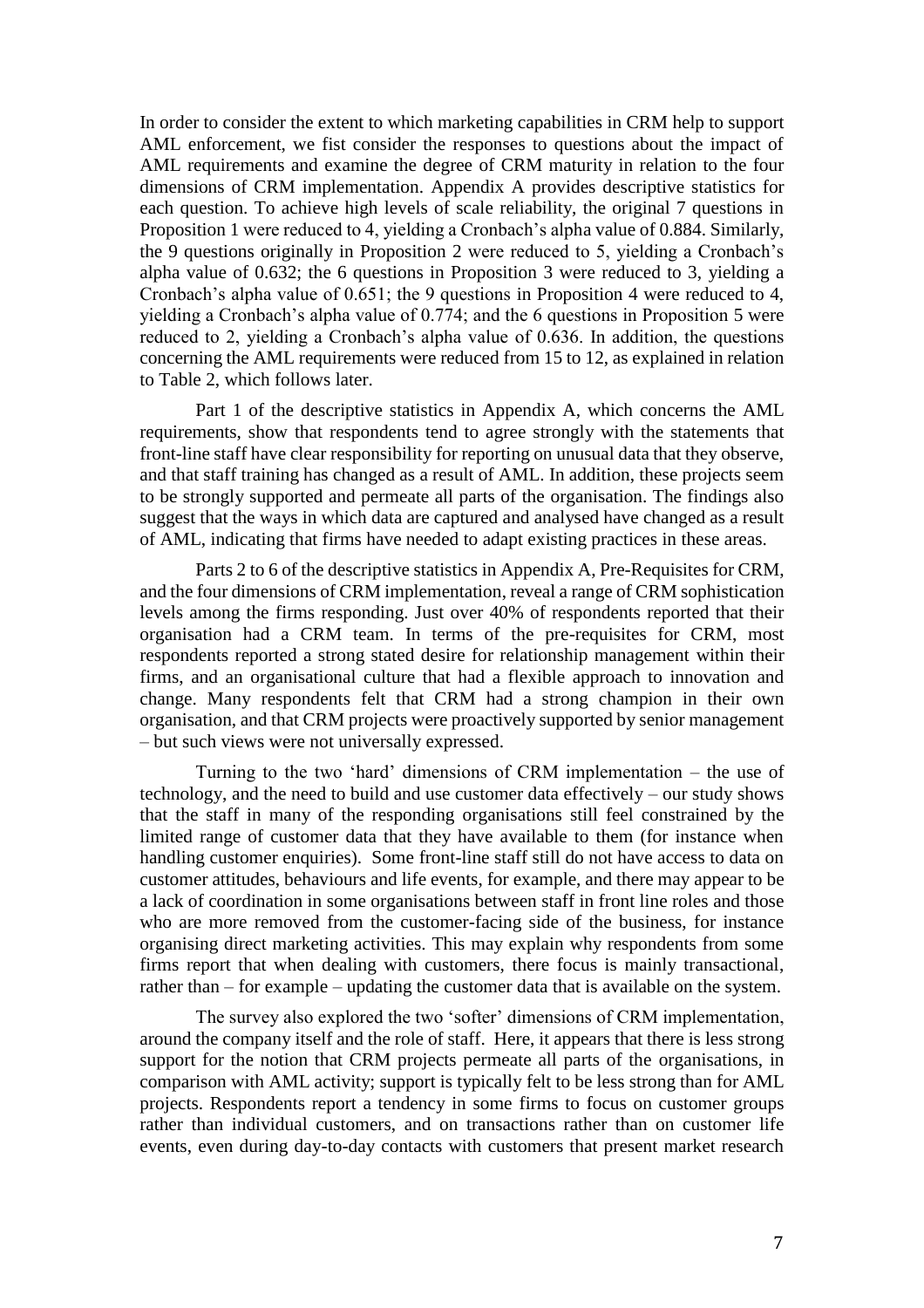opportunities. The overall picture is one of a wide spectrum of progress with CRM, with some firms reaching much higher levels of sophistication than others.

We now explore each of the main research propositions (1 to 5) in turn, in order to understand how AML competence is influenced by each of the established key dimensions of CRM competence.

## *The relationship between AML competence and pre-requisites for successful CRM (P1)*

Statistically significant correlations were found between four items representing known pre-requisites for CRM (Pre1 to Pre4 in Appendix A) and eight items representing key AML issues (labelled Req1 to Req12). Strong correlations between CRM prerequisites on the one hand, and changing job roles due to AML on the other, apply to both front line staff and those handling customer data. We find that changes in the ways in which the data are analysed due to AML (Req2) are associated with the idea that the organisational culture is well suited to supporting CRM (Pre4;  $r=0.251$ , p=0.044) . Changing responsibilities for staff, and in particular the view that front-line staff have clear responsibility for reporting on unusual data that they observe (Req12), is associated with the notion that senior management are proactive in supporting CRM projects (Pre3; r=0.239, p=0.005). Changes in staff training as a result of AML (Req5) are associated with a number of pre-requisites for CRM, including a proactive senior management team that champions CRM (Pre3; r=0.342, p=0.004) and articulates a desire for relationship management in the organisation (Pre1;  $r=0.369$ ,  $p=0.002$ ). Changes in systems, such as agreement with the proposition that the organisation has designed systems with AML in mind ((Req11) are associated with a number of CRM pre-requisites, particularly a proactive senior management team (Pre3;  $r=0.263$ ,  $p=.034$ ) and a supportive culture (Pre4; r=0.249, p=0.045). There is a strong association between management support for CRM projects and management support for AML projects. If the goal is for AML to permeate all parts of the organisation (Req10), both the support that management show for CRM (Pre3;  $r=0.320$ ,  $p=0.009$ ) and a culture that is well suited to CRM (Pre4;  $r=0.331$ ,  $p=0.006$ ) can help to achieve this outcome. The proposition that AML projects are supported very strongly (Req9) is correlated with a proactive role of senior management in supporting CRM projects (Pre3; r=0.293,  $p=0.018$ ).

Overall, this analysis provides evidence for a relationship between established pre-requisites for successful CRM (such as a stated desire for relationship marketing, a proactive senior management team who champion CRM and a culture that supports CRM) and AML competence (as suggested by changes to job roles, data analysis, systems and staff training, for example).

## *The relationship between AML competence and dimensions of CRM implementation concerning the strategic deployment of technology (P2)*

Statistically significant correlations were found between four items representing the role of technology in the implementation of CRM (labelled T1 to T5) and five items representing key AML issues. Our analysis provides evidence of a relationship between established dimensions of CRM around technology deployment (such as access by staff in different roles to a range of customer data, and co-ordination between staff in different roles) and AML competence (as suggested by changes to data capture,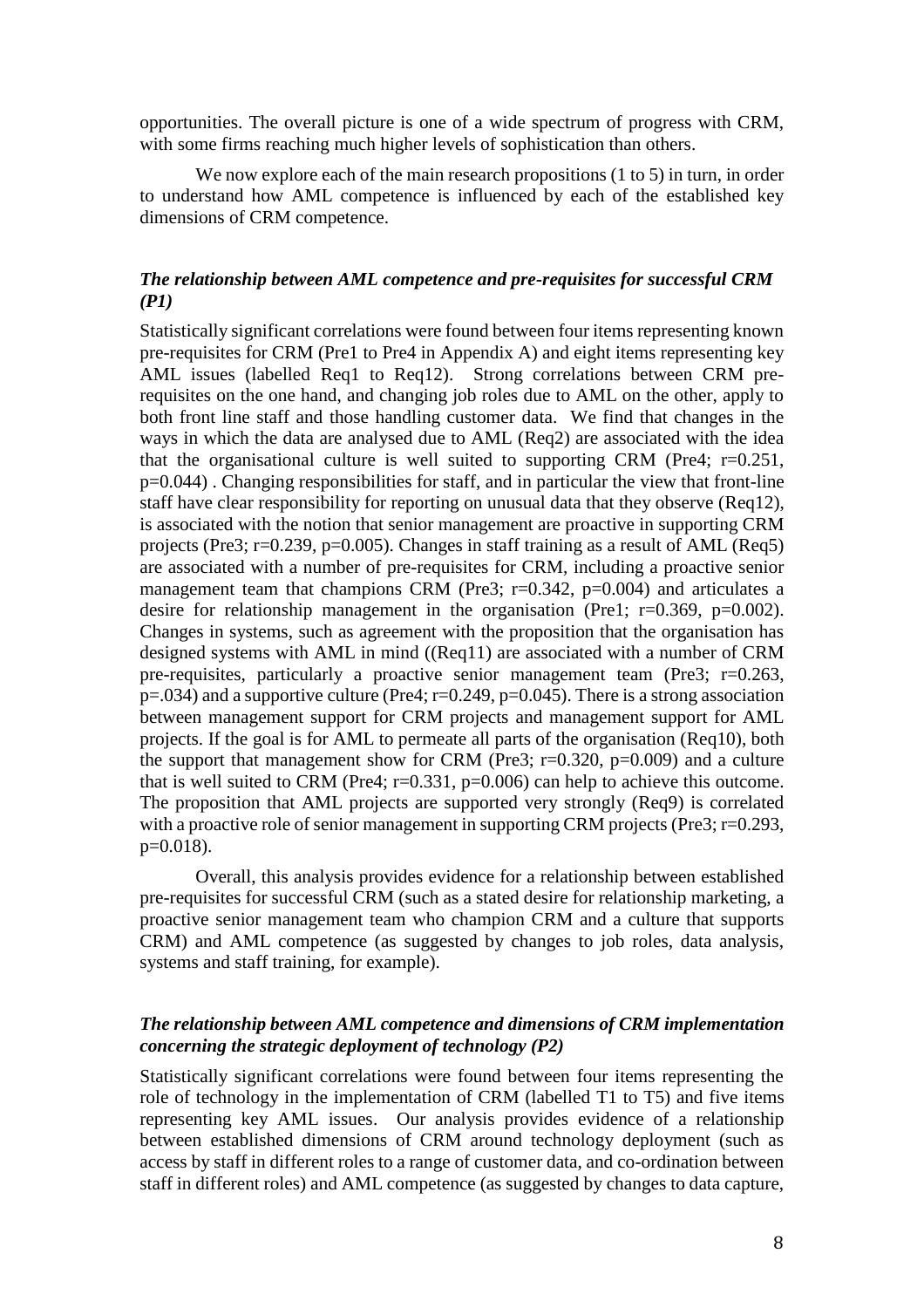data analysis and systems, for example). We found strong correlations between the access of staff to customer data when handling enquiries and the ways in which AML has changed both data capture and data analysis. The propositions of change in both data capture (Req1; r=0.294, p=0.017) and data analysis (Req2; 0.291, p=0.019) are strongly correlated with the statement that front line staff have access to a range of customer data (rather than only basic customer data) when handling customer enquiries (T2). This suggests that two key areas of progress with AML – changes in data capture and data analysis – are supported by improved access to customer data as required by CRM projects.

Changes in data capture and analysis are likely to be reflected in changes to relevant systems. The idea that the organisation has designed systems with AML in mind (Req11) is associated with two items around more sophisticated data access and data use. This indicates that progress with CRM, such as the recognition of data as a strategic tool (T1;  $r=0.297$ ,  $p=0.0170$ ) and associated improvements in the customer data available to staff (T4;  $r=0.333$ ,  $p=0.007$ ), may support the provision of systems that are mindful of the needs of AML activity. The idea that AML permeates all parts of the organisation (Req10) is associated with two questions around data access (T2; r=0.38, p=0.002; and information sharing  $(T5; r=0.253, p=0.04)$ . Finally, the idea that AML projects are supported very strongly (Req9) is associated with the issue that front line staff have access to a range of customer data when handling customer enquiries  $(T2; r=0.290, p=0.019)$ . Again, we see that successful AML may be supported by competence in CRM such as good practice in data access and data sharing.

## *The relationship between AML competence and dimensions of CRM implementation concerning customer knowledge capabilities (P3)*

Statistically significant correlations were found between two items representing customer-facing issues in the implementation of CRM (labelled Cust2 and Cust3) and five items representing key AML issues. The notion that the organisation has designed systems with AML in mind (Req11) is associated with the company's competence at anticipating and reacting to customer needs (events based marketing, Cust3; r=0.286, p=0.022). There are also statistically significant correlations between the statement that during customer contact, the organisation tends to emphasise updating customer information systems rather than simply recording transactions (Cust2), and four items representing key aspects of AML, namely the idea that AML has changed the job role for those handling customer data (Req8;  $r = .319$ ,  $p = 0.011$ ); the notion that the ways in which data are captured have changed as a result of AML (Req1;  $r=0.327$ ,  $p=0.009$ ); the idea that staff training has changed as a result of AML (Req5;  $r=0.252$ ,  $p=0.042$ ); and the statement that the organisation's approach to dealing with customers has changed as a result of AML (Req3;  $r=0.277$ ,  $p=0.029$ ).

Our data therefore suggests a relationship between established dimensions of CRM around customer knowledge (such as desire to keep customer data up-to-date, and to anticipate and respond to customer needs) and AML competence (as suggested by changes to job roles, data capture, systems and staff training, for example).

## *The relationship between AML competence and dimensions of CRM implementation concerning the organisation's strategic focus on customers (P4)*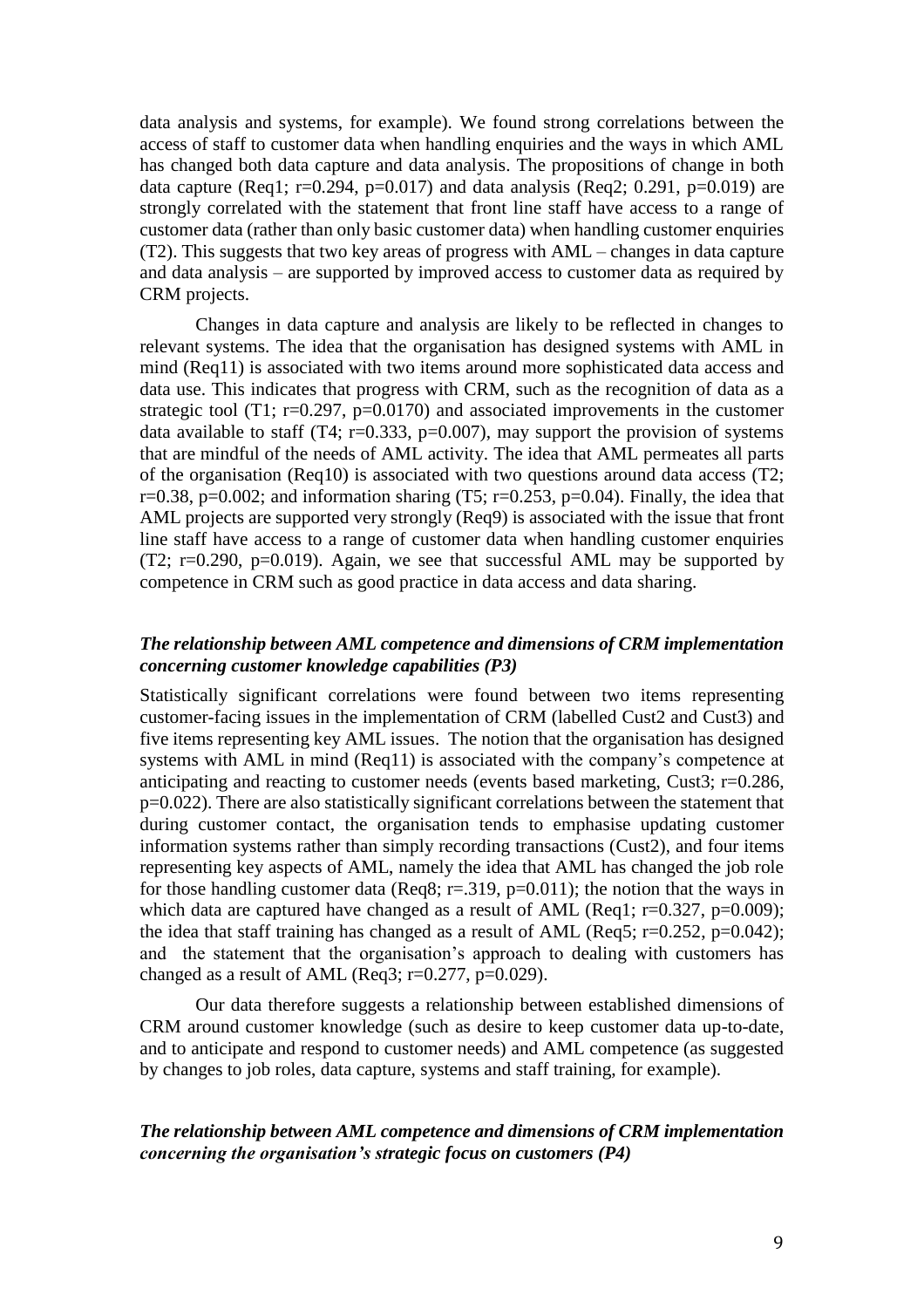Statistically significant correlations (as reported in Table B4, Appendix B) were found between three items representing key company issues in the implementation of CRM (labelled Co1 to Co3) and three items representing key AML issues. Our study provides evidence for a relationship between established dimensions of CRM around the company's strategy (such as a focus on building relationships with individual customers) and AML competence (as suggested by changes to job roles and approaches to dealing with customers, for example).

The dimensions of CRM implementation relating to the organisation itself provide significant support for AML competence. For instance, the idea that AML has changed the job role of front line staff (Req7) is associated with the question around the emphasis on customer-driven/life event-led marketing rather than transactiondriven marketing  $(Co1; r=0.284, p=0.024)$ . The notion that the organisation's approach to dealing with customers has changed as a result of AML (Req3) is associated with a particular question around the company always focusing on the individual rather than customer groups (Co2;  $r=0.261$ ,  $p = 0.036$ . Moreover, the idea that AML permeates all parts of the organisation (Req10) is associated with the question around the company focusing on relationship building rather than increasing sales volumes as the route to competitive advantage  $(Co3; r=0.33, p=0.007)$ .

## *The relationship between AML competence and dimensions of CRM implementation concerning the management/ behaviours of staff (P5)*

Statistically significant correlations were found between two items representing key staff issues in the implementation of CRM (labelled S1 and S2) and three items representing key AML issues. Our data shows that two key aspects of change relating to AML are supported by a single item around the nature of objective-setting for staff. The notion that staff training has changed as a result of AML (Req5) and the notion that the frequency of customer contact has changed as a result of AML (Req4) are both associated with the question around senior management setting objectives which reflect the company stance on CRM (S1, for Req5;  $r=0.267$ ,  $p=0.027$ ; and for Req4;  $r=0.262$ , p=0.035). The idea that the data accessible to front line staff have changed as a result of AML (Req6) is associated with two questions (S1 and S2) around objective setting (S1; r=0.404, p=0.001and more sophisticated data gathering (S2; r=0.298, p=0.018). We therefore find evidence for a relationship between established dimensions of CRM around staff (such as the setting of appropriate objectives) and AML competence (as suggested by changes to customer data, customer contact and staff training, for example).

#### *Exploring AML and CRM competence via Factor Analysis*

To further examine the respondents' views, an exploratory factor analysis (EFA) was conducted. The analysis examined the underlying constructs represented by the measurement items. A factor analysis with Varimax rotation was used to assess the 15 measurement items developed for AML requirements (see Table 2). Following prior studies [\(e.g., Lai, Wong, & Cheng, 2010\)](#page-16-10), items with a factor loading of 0.5 or above were retained, and items with a factor loading below 0.5 were eliminated to purify the model [\(Hair et al., 2009\)](#page-15-17). 12 items remained in four factors, accounting for 75.1% of the total variance. Construct dimensionality was examined by performing Bartlett's test of sphericity and the Kaiser-Meyer-Olkin (KMO) measure of sampling adequacy. The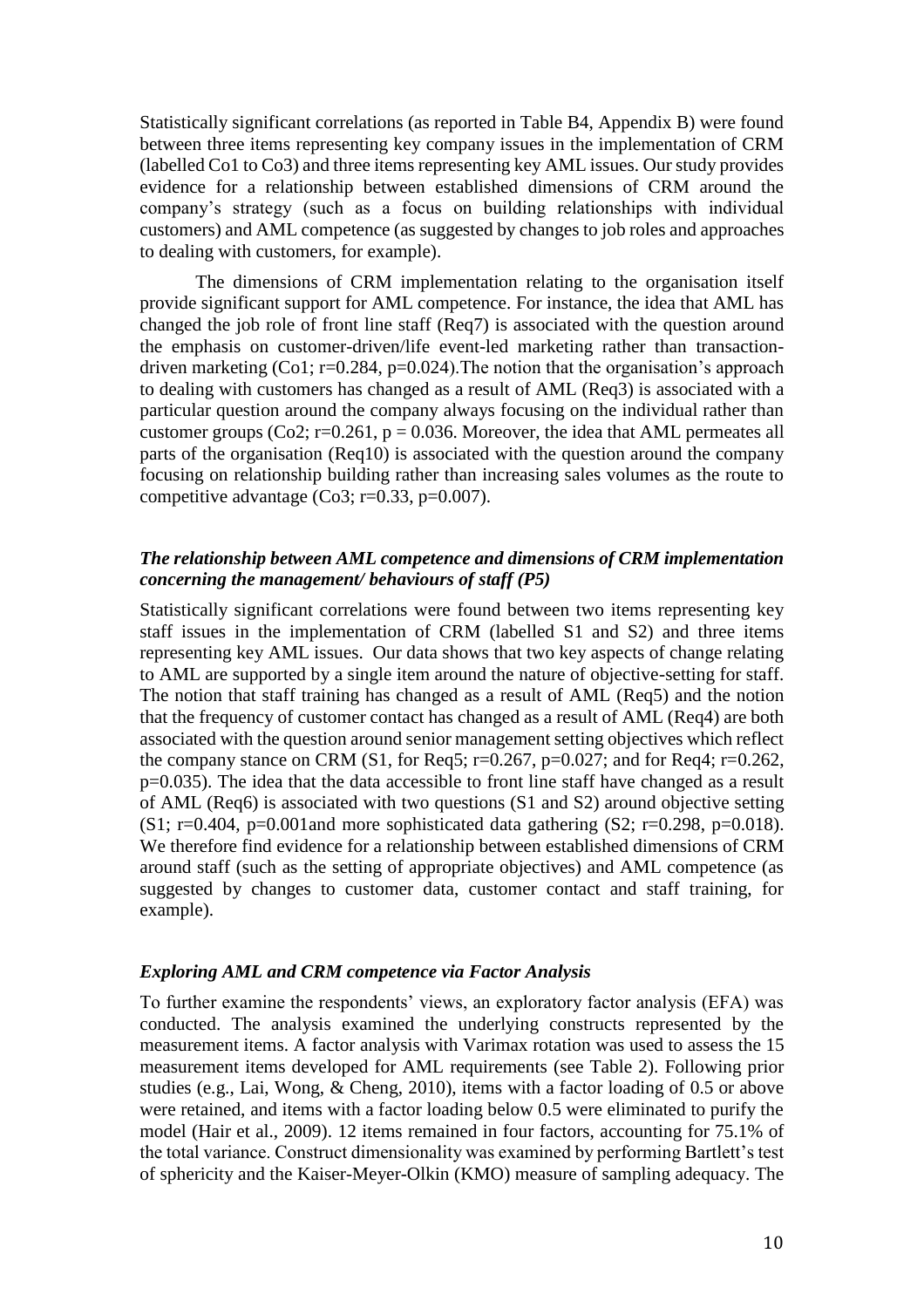former was  $392.3$  (p= 0.000) and the latter 0.768. The values suggest that the intercorrelation matrix contains enough common variance to make factor analysis worth pursuing [\(Norusis, 2002\)](#page-16-11).

#### [Insert Table 2 here]

The four resulting factors are labelled as follows: *Gathering and Analysing Customer Data*, *Changing Job Roles for Staff*, *Organisational Support for AML* and *Systems and Responsibilities*. All Cronbach's alpha reliability values for the factors exceeded the required thresholds of 0.6. While most sections of the questionnaire drew on previously validated scales, the AML scale was new; hence the importance of identifying reliable constructs with acceptable alpha values.

The first factor focuses on changes in the nature of customer data gathering and analysis, what and how the data are captured. It also refers to changes in the organisation's approach to dealing with customers including the frequency of customer contact; this is backed up by changes in staff training. The second factor concerns changes in the job roles of front line staff and those handling customer data, and draws upon related changes for front line staff, such as the customer data that are accessible to them. The third factor concerns wider organisational issues such as the support for AML projects, and whether AML permeates the whole organisation. The fourth factor is about the clear responsibility that front line staff have to report on unusual data, and the design of systems with AML in mind. Overall, while the four factors are drawn from the AML questions, they suggest a strong connection with the four dimensions of CRM implementation covered elsewhere in the survey. Thus the first factor is concerned mainly with issues of the *Customer* (and customer data/knowledge), the second with *Staff*, the third with the *Company* itself and the fourth with *Technology*. This finding once again suggests the strength of the inter-connections between practices in CRM and AML. It also provides support for the propositions that were set out earlier, in that organisational strengths in these areas are related to competence in both CRM and AML. These ideas are explored further via the qualitative data presented next.

#### **Discussion and Conclusion**

Financial services organisations have a noted history of gathering and utilising customer data, leading to a reputation for pioneering the field of customer relationship management. Our study shows clear overlaps between the firms' CRM capabilities, and their potential to implement AML successfully. This finding aligns with previous studies suggesting that marketing capabilities are an important route to deploying and implementing strategic orientations (such as a strong market and customer focus) that are linked to superior firm performance [\(Theodosiou et al., 2012\)](#page-17-0). However, we also find tensions between the capabilities needed for effective CRM systems and those needed to implement AML programmes. There are consequences for how financial services organisations gear up to deal with AML requirements, as well as insights in relation to the wider debate concerning the implementation of public-private partnerships. Dealing first with the issues for the financial services sector, we begin by summarising the key findings from the study: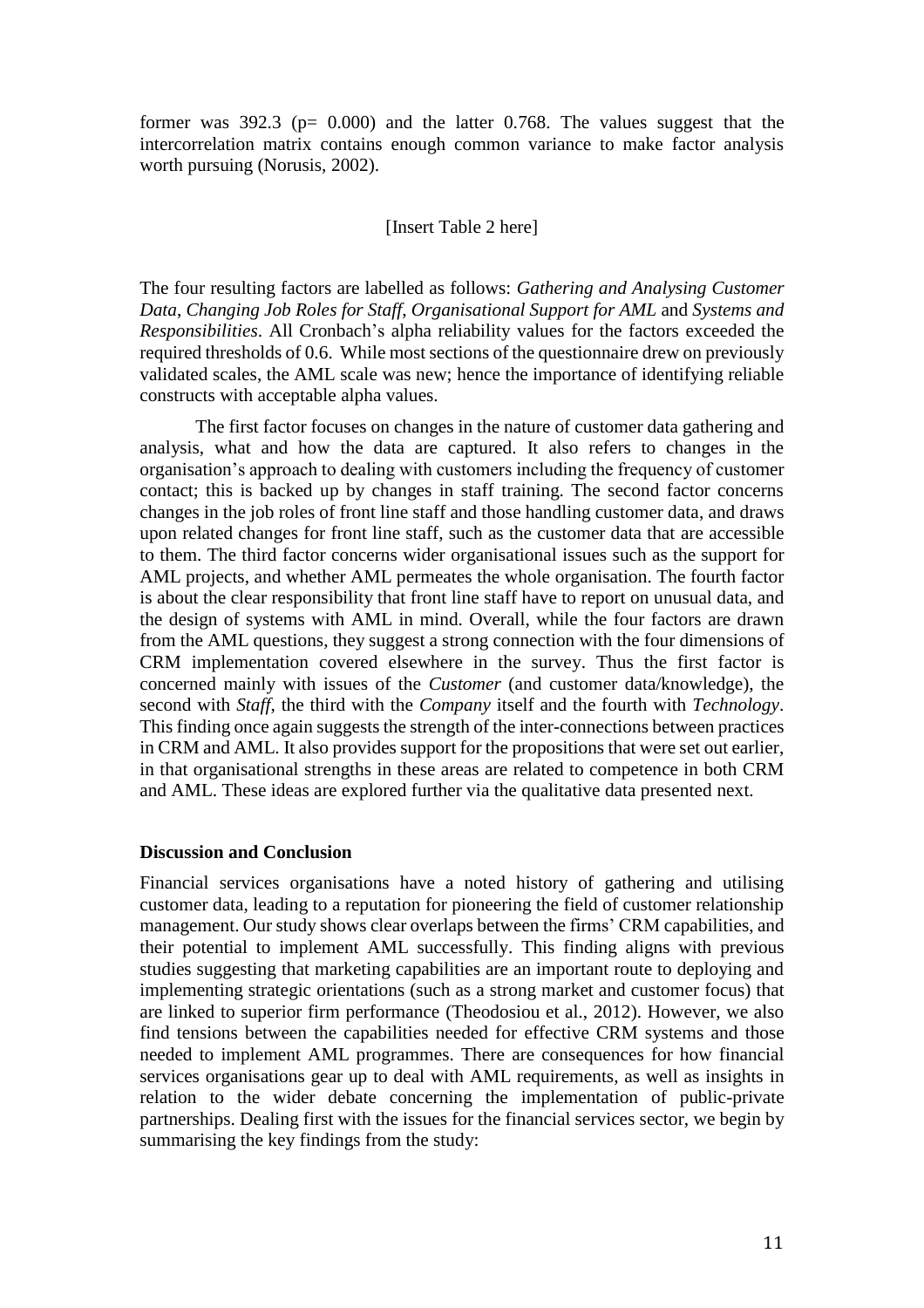- There are strong links between certain *CRM pre-requisites* and perceived competence in AML. For example, visible support for CRM, demonstrated for instance via a strong championing of CRM projects and an articulated strategic appetite for successful CRM, is associated with changing job roles around AML; with new modes of data analysis and staff responsibilities around CRM (such as reporting on unusual data); and is related to changes in the organisation's systems to reflect the demands of AML. Support for CRM is associated with support for AML, and with the recognised need for both initiatives to permeate all parts of the company.
- There are interconnections between areas of CRM competence related to *technology*, such as improved access to customer data related to CRM initiatives, and a range of areas of progress with AML, such as data capture, data analysis, support for AML projects and the notion that AML concepts are permeating throughout the firm. Systems changes to support AML may also be connected to key CRM ideas such as progress with the concept of the strategic role of data in the firm, and improved data access.
- Strong associations are evident between positive steps associated with *customer knowledge* in CRM projects on the one hand, such as the desire and ability to get to know the customer better and to anticipate customer needs; and competence in AML on the other hand, such as making appropriate changes to systems, to data capture and analysis, and to staff roles and training.
- Competence in key areas of AML, such as making effective changes to job roles and to customer handling, are supported by dimensions of CRM progress concerning the organisation's *strategic focus*, such as a paradigm shift from transactional marketing to customer relationship-based marketing which recognises the need to focus on the individual customer and to build relationships over time.
- The importance of staff behaviours and management in relation to AML competence is emphasised by the study. AML competence is supported by positive CRM experience, such as objective setting to promote progress with CRM, using regular customer contact opportunities to get to know the customer better, making better data available to staff, changing the frequency of customer contact and changing staff training to support AML.

However, even though we found synergies between the tasks required for CRM and AML, we also found that AML requires engagement in specific activities which go beyond those required by CRM. Given that AML and CRM systems are designed to profile for different purposes; one for risk, and the other for attractiveness or potential profitability of the customer, this is not particularly surprising. These differences in required outcomes from CRM and AML raise clear conflicts between the firms' commercial roles and their regulatory responsibilities in relation to money laundering. We suspect these conflicts are likely to be sharply felt by staff in front line roles, who are required to maintain their normal high standard of customer service at the same time as acting upon 'suspicious' data that has come to their attention. In these cases, the desire to provide seamless customer service and delight customers in order to generate referrals may be hindered by the requirement to be suspicious of the customers' activities, report customers or even avoid explaining the full situation if the customer is under investigation.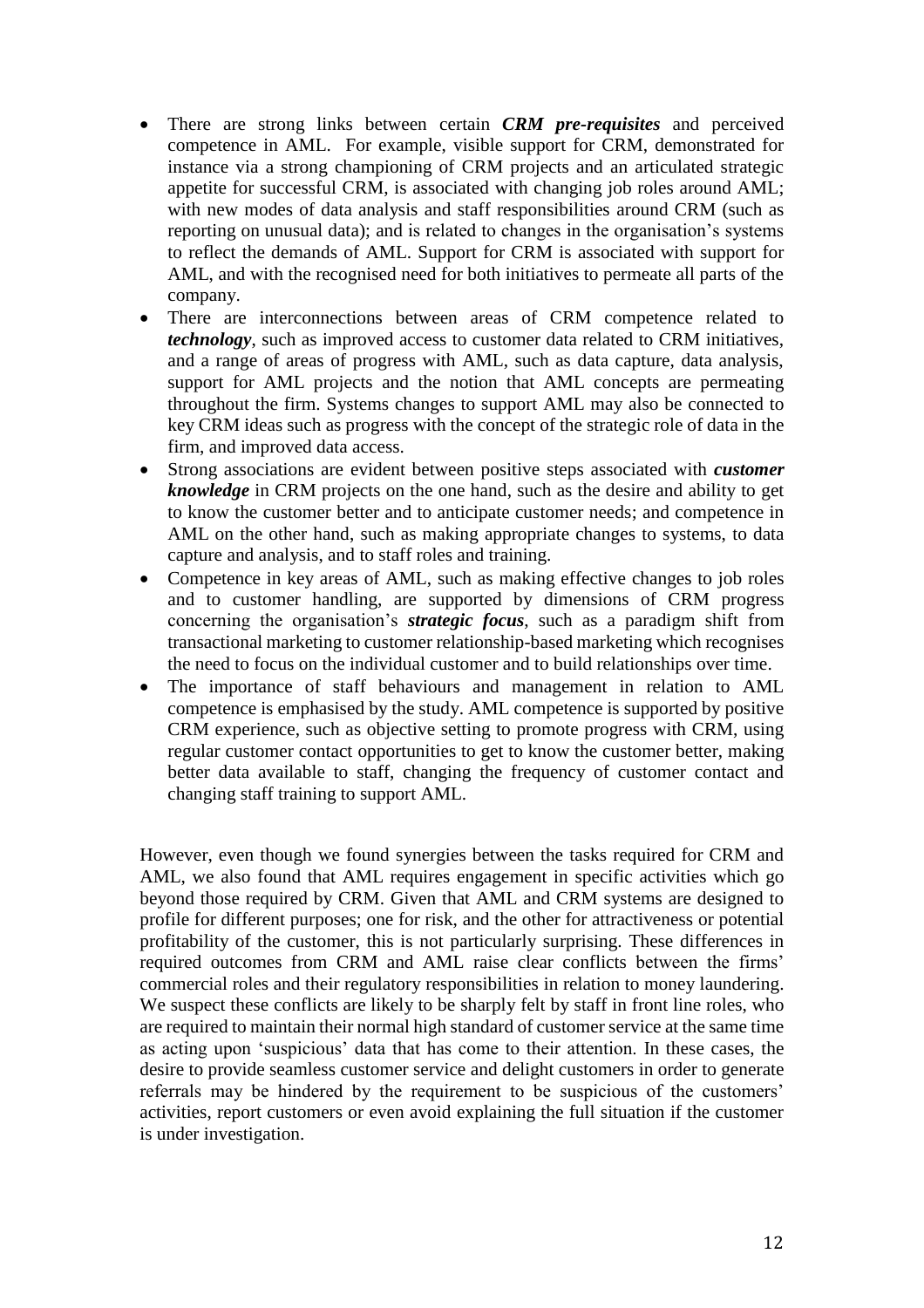Turning to the additional changes required to organisational activities that are over and above those already undertaken as part of CRM, we find that AML requires the collection of specific data, enhanced skills in specific forms of data analysis, a range of 'soft' skills on the part of the organisation's staff, and a particular commitment to AML that will ideally permeate the whole organisation. The customer profiling based on data generated for AML purposes (and not for CRM purposes) may be based on tacit knowledge about the customers, and such data are not generally shared across the organisation. We also find that the requirements for AML impact organisations differently, for instance as a result of the size of the organisation and we suspect that smaller organisations can find compliance particularly costly. Nevertheless, our analysis suggests that firms are seeking to engage positively with AML, and to maximise its potential benefits for the industry (including increasing safety and legitimacy).

We further find that many survey respondents appear to have accepted, if not fully embraced, AML requirements. They see the value of increased legitimacy and safety, a position no doubt influenced by the increased visibility of business practices due to the evolution of technology, particularly social media, which gives citizens access to information, as well as a voice [\(Kotler, 2012\)](#page-16-12). However, we also found that the impact of AML on the financial institutions goes well beyond the data collected and its treatment. The discourse around AML and, in particular, the role of banks emphasises the ubiquitous collection of data and electronic recording of transactions.

We now focus on the broader contributions to the debate about the implementation of public-private partnerships. As previously noted, commercial organisations are increasingly involved in performing tasks that would traditionally be associated with the public sector; they are often seeking solutions to complex problems by forming partnerships that bring together different parties with relevant capabilities [\(Gebauer et al., 2013\)](#page-15-0). Although we have explored the synergies and tensions that can arise in one such public-private partnership, we expect the findings to have implications for other types of public-private partnerships. These implications fall into three areas which we discuss in turn: first, the deployment of relevant capabilities and the impact of strategic orientation on the outcomes of these partnerships; second, the tensions that arise between the firms' commercial objectives and their regulatory responsibilities; and third, the operational complexities that are associated with implementation.

The ability to achieve a strong organisational performance depends upon the deployment of relevant capabilities and the deployment of valuable marketing capabilities can act as an important mediator in the implementation of an organisation's strategic orientation [\(Theodosiou et al., 2012\)](#page-17-0). In our study, we found that the deployment of marketing capabilities that are used to support customer management, also helped to underpin compliance with AML. In line with previous findings, we also found that the strategic orientation of the firms helped to shape these capabilities (Morgan et al, 2009). We expect that deploying existing commercial capabilities will underpin and support the implementation of activities required in other public-private partnership. A word of caution concerns the varying levels of sophistication that we found in relation to CRM and AML and the dangers in assuming that the capabilities are sufficient to ensure that all firms can readily comply. Such a differential could have consequences for the success of other types of public-private partnership, particular if negative impacts on the competitiveness of organisations and levels of customer service impact upon commercial outcomes. For example, in the travel market, the requirements placed on airlines and other carriers by e-Borders placed smaller operators at a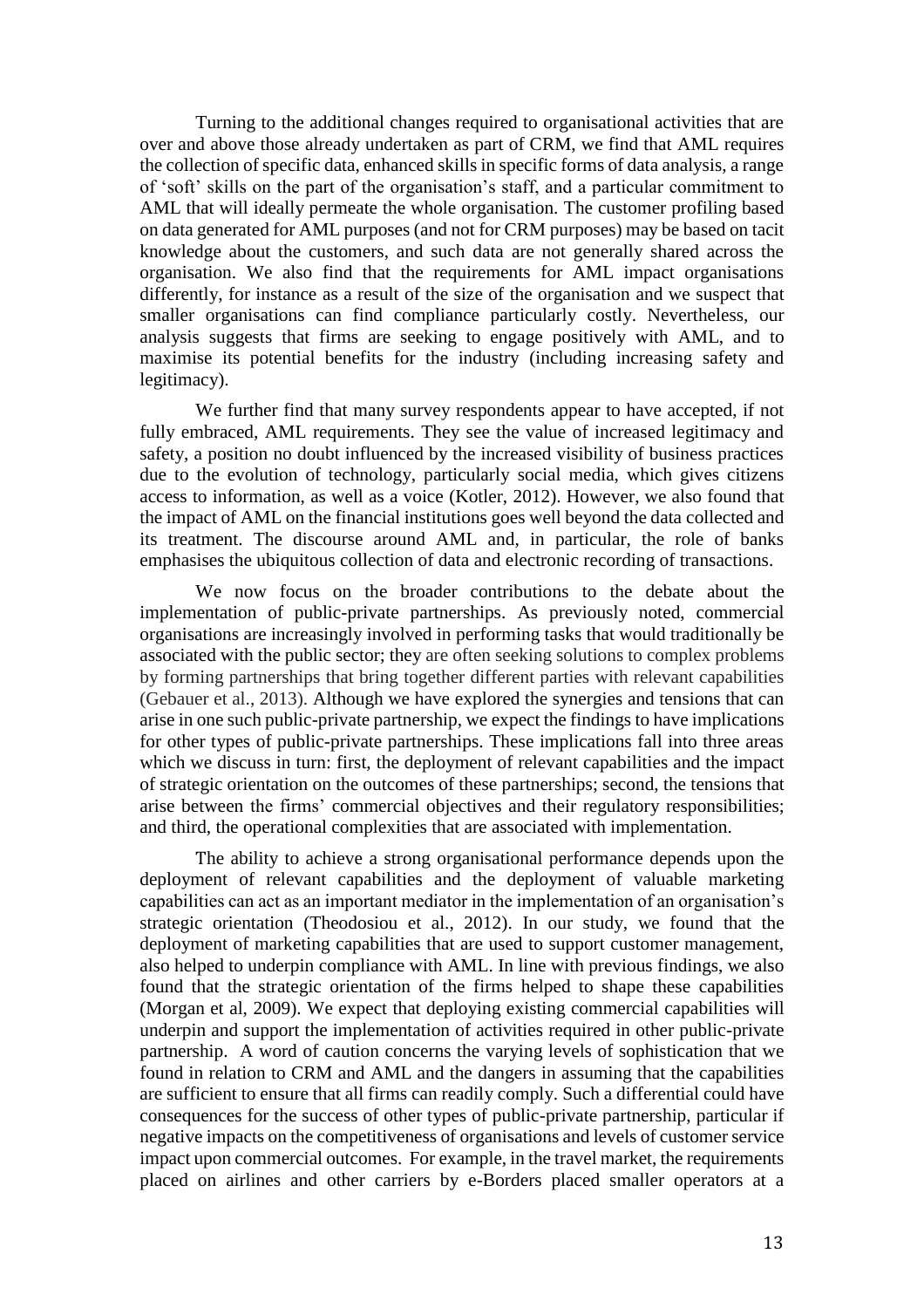considerable disadvantage [\(Ball et al., 2015\)](#page-14-7). These concerns reflect our second point, which relates to the pressures that are brought to bear on available resources and the tensions that are created between the commercial objectives of firms and the need to comply with regulatory requirements.

Finally, we consider the additional operational complexities and their implication for public private partnerships. The literature on integrated solutions, such as the private-public partnership discussed in this paper, argues that while firms may face increased operational complexity [\(Nordin, Kindström, Kowalkowski, & Rehme,](#page-16-13)  [2011\)](#page-16-13) they should be able to benefit from access to new resources and customer insight for use in their business development [\(Jaakkolaa & Hakanen, 2013\)](#page-15-18). Although this may not automatically be the case, as shown by this particular private-public partnership, it does raise important questions for both researchers and practitioners. Commercial organisations are now regularly called upon to support the government in solving societal problems. It is therefore important to research the impact on the organisations involved of their inability to generate commercial benefits from such partnerships. Ultimately, an inability to generate commercial benefits is also likely to impact upon the success of these private-public schemes, and this should be explored further. In other sectors, firms have been shown to manage the negative consequences of compliance and restore their commercial interests by engaging in a process described as "recognizing, rationalizing and refashioning" [\(Dibb et al., 2014\)](#page-15-3). Future research should explore the prevalence of such approaches in other industry sectors where public and private organisations are working together, and explore the further implications for practice in the sectors affected.

#### **References**

- <span id="page-14-6"></span>Backhouse, J., Canhoto, A. I., Demetis, D., Dyer, B., & Nardo, M. (2005). Spotlight: New approaches to fighting Money Laundering (pp. 134). London: London School of Economics.
- <span id="page-14-7"></span>Ball, K., Canhoto, A. I., Daniel, E., Dibb, S., Meadows, M., & Spiller, K. (2015). *The Private Security State? Surveillance, Consumer Data and the War on Terror*. Copenhagen: Copenhagen Business School Press.
- <span id="page-14-1"></span>BBC. (2014, 10 December 2104). New Zealand approves new anti-terror laws. *BBC News Asia*.
- <span id="page-14-5"></span>Bhatt, G., Emdad, A., Roberts, N., & Grover, V. (2010). Building and leveraging information in dynamic environments: The role of IT infrastructure flexibility as enabler of organizational responsiveness and competitive advantage. *Information & Management, 47*(4-8), 341-349.
- <span id="page-14-3"></span>Bohling, T., Bowman, D., LaValle, S., Mittal, V., Narayandas, D., Ramani, G., & Varadarajan, R. (2006). CRM implementation: Effectiveness issues and insights. *Journal of Service Research, 9*(2), 184-194.
- <span id="page-14-0"></span>Brown, T. L., & Potoski, M. (2004). Managing the public service market. *Public Administration Review, 64*(6), 656-668.
- <span id="page-14-2"></span>Capon, N. (1982). Credit-scoring systems: a critical analysis. *Journal of Marketing, 46*(2), 82-91.
- <span id="page-14-4"></span>Chuang, S.-H., & Lin, H.-N. (2013). The roles of infrastructure capability and customer orientation in enhancing customer-information quality in CRM systems: Empirical evidence from Taiwan. *International Journal of Information Management, 33*(2), 271-281.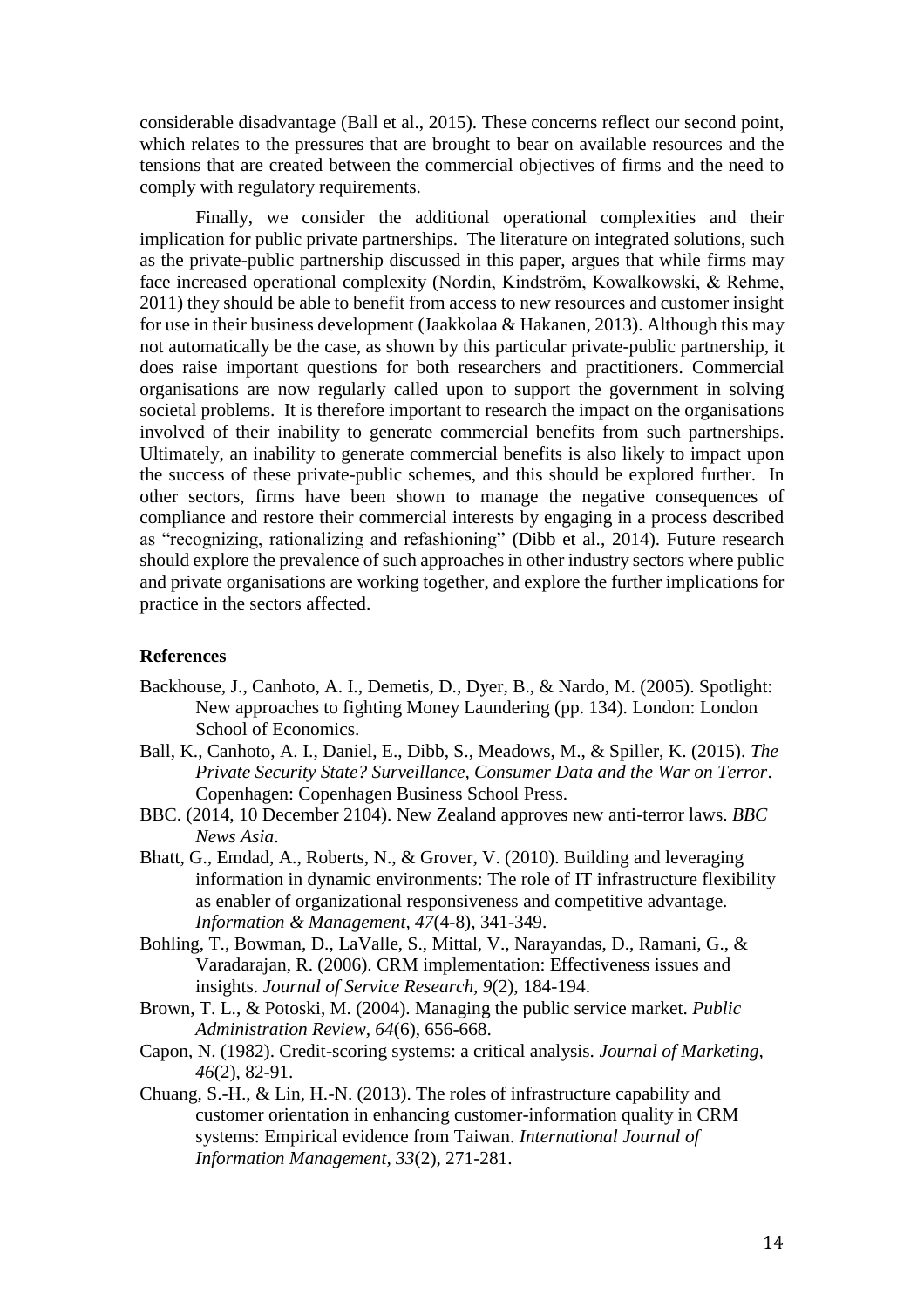- <span id="page-15-15"></span>De Luca, L. M., & Atuahene-Gima, K. (2007). Market knowledge dimensions and cross-functional collaboration: Examining the different routes to product innovation performance. *Journal of Marketing, 71*(1), 95-112.
- <span id="page-15-4"></span>deGoede, M. (2012). *Speculative Security - The politics of pursuing terrorist monies*. Minneapolis, MN: University of Minnesota Press.
- <span id="page-15-7"></span>DeRosa, M. (2004). *Data Mining and Data Analysis for Counterterrorism* (Vol. 6-8). Washington DC: Center for Strategic and International Studies.
- <span id="page-15-3"></span>Dibb, S., Ball, K., Canhoto, A. I., Daniel, E., Meadows, M., & Spiller, K. (2014). Taking responsibility for border security: Commercial interests in the face of e-borders. *Tourism management, 42*(June), 50-61.
- <span id="page-15-10"></span>Dibb, S., & Meadows, M. (2004). Relationship marketing and CRM: A financial services case study. *Journal of Strategic Marketing, 12*, 111-125.
- <span id="page-15-5"></span>FATF. (2010). Global Money Laundering & Terrorist Financing Threat Assessment - A view of how and why criminals and terrorists abuse finances, the effect of this abuse and the steps to mitigate these threats (pp. 75). Paris: Financial Action Task Force.
- <span id="page-15-16"></span>Finnegan, D. J., & Currie, W. L. (2010). A multi-layered approach to CRM implementation: An integration perspective. *European Management Journal, 28*(2), 153-167.
- <span id="page-15-8"></span>FSA. (2003). Reducing money laundering risk - Know your customer and anti-money laundering monitoring (pp. 48). London: Financial Services Authority.
- <span id="page-15-0"></span>Gebauer, H., Paiola, M., & Saccani, N. (2013). Characterizing service networks for moving from products to solutions. *Industrial Marketing Management, 42*(1), 31-46.
- <span id="page-15-14"></span>Grewal, R., Comer, J. M., & Mehta, R. (2001). An Investigation into the antecedents of organizational participation in business-to-business electronic markets. *Journal of Marketing, 65*(3), 17-33.
- <span id="page-15-17"></span>Hair, J. F., Black, W. C., Babin, B. J., & Andersen, R. E. (2009). *Multivariate Data Analysis* (7th ed.). New Jersey: Prentice Hall.
- <span id="page-15-6"></span>Harvey, J. (2005). An evaluation of money laundering policies. *Journal of Money Laundering Control, 8*(4), 339-345.
- <span id="page-15-11"></span>Henneberg, S. C. (2006). An exploratory analysis of CRM implementation models. *Journal of Relationship Marketing, 4*(3-4), 85-104.
- Henneberg, S. C., Gruber, T., & Naude, P. (2013). Services networks: concept and research agenda. *Industrial Marketing Management, 42*(1), 3-8.
- <span id="page-15-1"></span>Holcomb, T. R., & Hitt, M. A. (2007). Toward a model of strategic outsourcing. *Journal of Operations Management, 25*(2), 464-481.
- <span id="page-15-2"></span>Hutter, B., & Jones, C. (2007). From government to governance: External influences on business risk management. *Regulation & Governance, 1*(1), 27–45.
- <span id="page-15-18"></span>Jaakkolaa, E., & Hakanen, T. (2013). Value co-creation in solution networks. *Industrial Marketing Management, 42*(1), 47-58.
- <span id="page-15-9"></span>Johnson, D. S., Clark, B. H., & Barczak, G. (2012). Customer relationship management processes: How faithful are business-to-business firms to customer profitability? *Industrial Marketing Management, 41*(7), 1094-1105.
- <span id="page-15-12"></span>Karakostas, B., Kardaras, D., & Papathanassiou, E. (2005). The state of CRM adoption by the financial services in the UK: an empirical investigation. *Information & Management, 42*(6), 853-863.
- <span id="page-15-13"></span>Keramati, A., Mehrabi, H., & Mojir, N. (2010). A process-oriented perspective on customer relationship management and organizational performance: An empirical investigation. *Industrial Marketing Management, 39*(7), 1170-1185.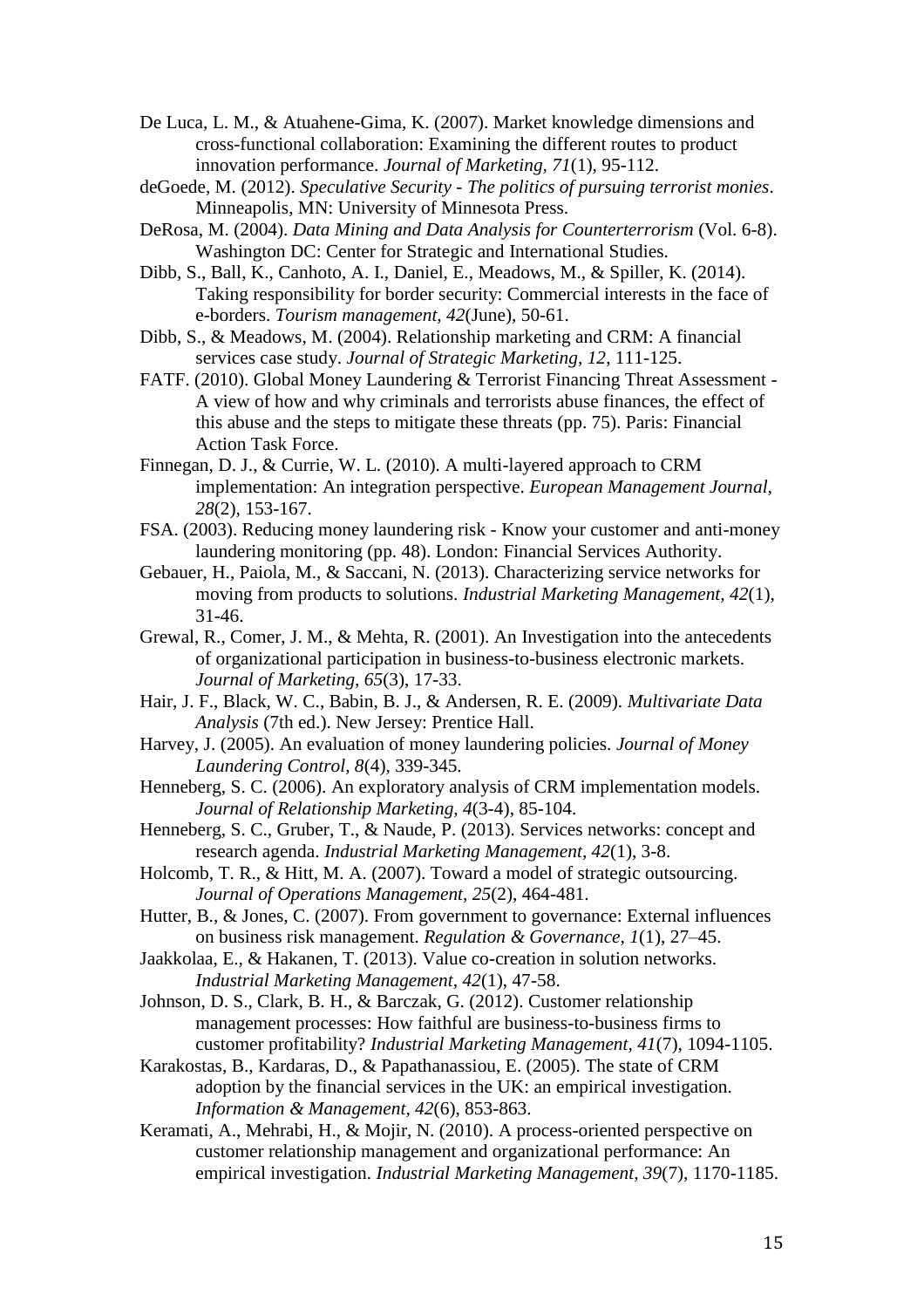- <span id="page-16-12"></span>Kotler, P. (2012, 31 December 2012). Marketing Needs a Conscience. *Marketing News, 46,* 30.
- <span id="page-16-5"></span>Krasnikov, A., & Jayachandran, S. (2008). The relative impact of marketing, research-and-development, and operations capabilities on firm performance. *Journal of Marketing, 72*(4), 1-11.
- <span id="page-16-10"></span>Lai, K., Wong, C. W. Y., & Cheng, T. C. E. (2010). Bundling digitized logistics activities and its performance implications. *Industrial Marketing Management, 39*, 273-286.
- <span id="page-16-4"></span>Levi, M. & Gilmore, B. (2002). Terrorist finance, money laundering and the rise and rise of mutual evaluation: a new paradigm for crime control? *European Journal of Law Reform*, *4*, 337–364.
- Lindgreen, A., Hingley, M. K., Grant, D. B., & Morgan, R. E. (2012). Value in business and industrial marketing: Past, present, and future. *Industrial Marketing Management, 41*(1), 207-214.
- <span id="page-16-7"></span>Lindgreen, A., Palmer, R., Vanhamme, J., & Wouters, J. (2006). A relationshipmanagement assessment tool: Questioning, identifying, and prioritizing critical aspects of customer relationships. *Industrial Marketing Management, 35*(1), 57-71.
- <span id="page-16-9"></span>Meadows, M., & Dibb, S. (2012). Progress in customer relationship management adoption: a cross-sector study. *Journal of Strategic Marketing, 20*(4), 323-344.
- <span id="page-16-3"></span>Meyers, M. K., Riccucci, N. M., & Lurie, I. (2001). Achieving goal congruencein complex environments: The case of welfare reform. *Journal of Public Administration Research and Theory, 11*(2), 165-202.
- Morgan, N. A., Vorhies, D. W., & Mason, C. H. (2009). Market orientation, marketing capabilities, and firm performance. *Strategic Management Journal, 30*(8), 909-920.
- Morgan, R. M., & Hunt, S. D. (1994). The commitment-trust theory of relationship marketing. *Journal of Marketing, 58*(3), 20-38.
- <span id="page-16-13"></span>Nordin, F., Kindström, D., Kowalkowski, C., & Rehme, J. (2011). The risks of providing services: Differential risk effects of the service-development strategies of customisation, bundling, and range. *Journal of Service Management, 22*(3), 390–408.
- <span id="page-16-11"></span>Norusis, M. J. (2002). *SPSS guide to data analysis*. Upper Saddle River, NJ: Prentice Hall.
- <span id="page-16-8"></span>Payne, A., & Frow, P. (2005). A strategic framework for customer relationship management. *Journal of Marketing, 69*, 167–176.
- <span id="page-16-0"></span>Percival, G. L. (2009). Exploring the influence of local policy networks on the implementation of drug policy reform: The case of California's Substance Abuse and Crime Prevention Act. *Journal of Public Administration Research and Theory, 19*(4), 795-815.
- <span id="page-16-1"></span>Porter, M. E., & Kramer, M. R. (2011). Creating shared value. *Harvard Business Review*(Jan-Feb), 62-77.
- <span id="page-16-2"></span>Resh, W. G., & Pitts, D. W. (2013). No solutions, only trade-offs? Evidence about goal conflict in street-level bureaucracies. *Public Administration Review, 73*(1), 132-142.
- <span id="page-16-6"></span>Richard, J. E., Thirkell, P. C., & Huff, S. L. (2007). An examination of customer relationship management (CRM) technology adoption and its impact on business-to-business customer relationships. *Total Quality Management & Business Excellence, 18*(8), 927-945.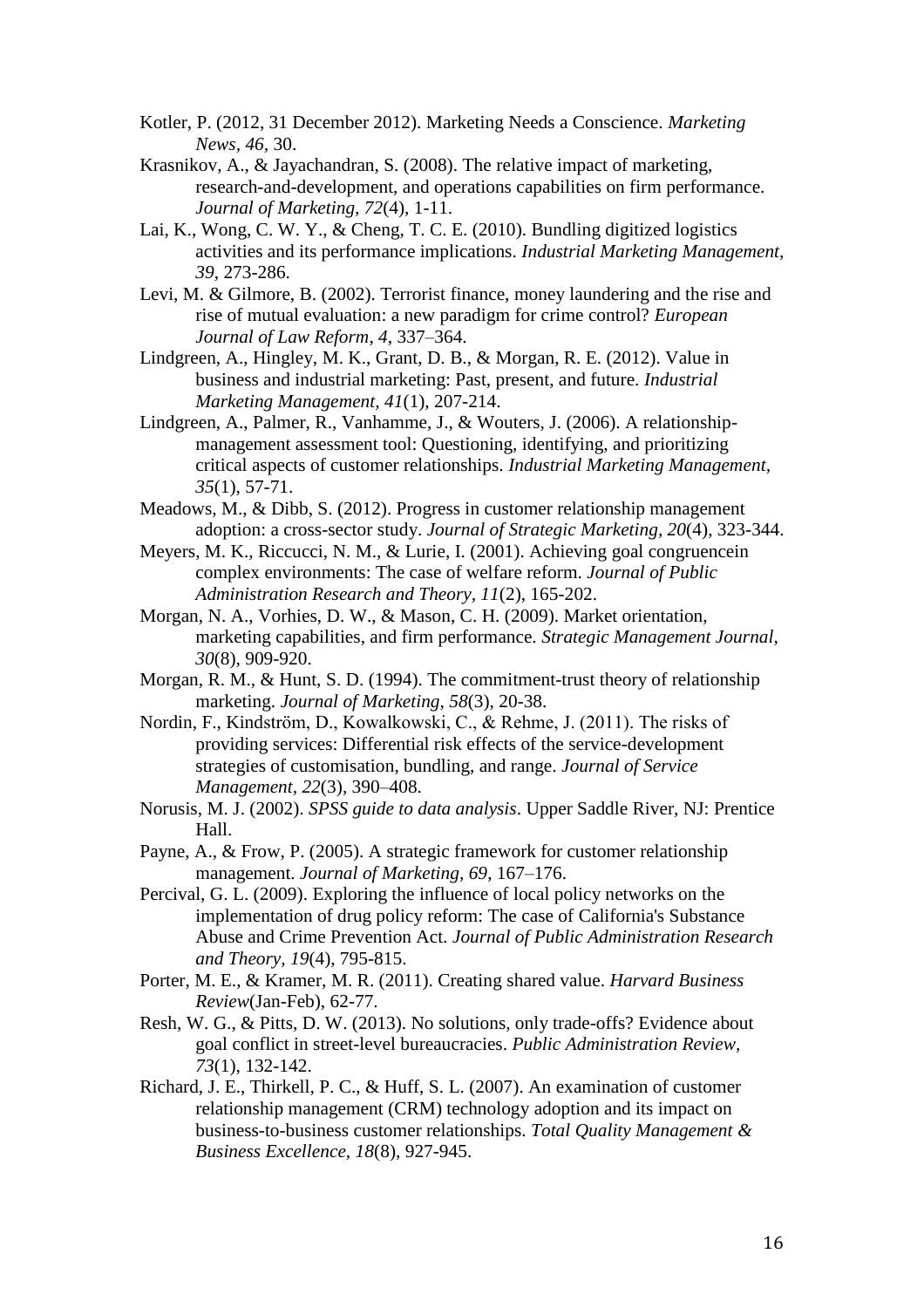- <span id="page-17-11"></span>Robinson, J. P., Shaver, P. R., & Wrightsman, L. S. (1991). Criteria for scale selection and evaluation. In J. P. Robinson, P. R. Shaver & L. S. Wrightsman (Eds.), *Measures of Personality and Social Psychological Attitudes*. San Diego: Academic Press.
- <span id="page-17-3"></span>Ryals, L., & Payne, A. (2001). Customer relationship management in financial services: Towards information-enabled relationship marketing. *Journal of Strategic Marketing, 9*, 3-27.
- <span id="page-17-9"></span>Sethi, R. (2000). New product quality and product development teams. *Journal of Marketing, 64*(2), 1-14.
- <span id="page-17-4"></span>Sheth, J. N., Sisodia, R. S., & Sharma, A. (2000). The antecedents and consequences of customer-centric marketing. *Journal of the Academy of Marketing Science, 28*(1), 55-66.
- <span id="page-17-8"></span>Shum, P., Bove, L., & Auh, S. (2008). Employees' affective commitment to change: The key to successful CRM implementation. *European Journal of Marketing, 42*(11-12), 1346-1371.
- <span id="page-17-5"></span>Stein, A. D., Smith, M. F., & Lancioni, R. A. (2013). The development and diffusion of customer relationship management (CRM) intelligence in business-tobusiness environments. *Industrial Marketing Management, 42*(6), 855-861. doi:<http://dx.doi.org/10.1016/j.indmarman.2013.06.004>
- <span id="page-17-0"></span>Theodosiou, M., Kehagias, J., & Katsikea, E. (2012). Strategic orientations, marketing capabilities and firm performance: An empirical investigation in the context of frontline managers in service organizations. *Industrial Marketing Management, 41*(7), 1058-1070.
- <span id="page-17-10"></span>Troy, L. C., Hirunyawipada, T., & Paswan, A. K. (2008). Cross-functional integration and new product success: An empirical investigation of the findings. *Journal of Marketing, 72*(6), 132-146.
- <span id="page-17-1"></span>USDS. (2014). *Country Reports on Terrorism 2013* (pp. 318). Washington DC: United States Department of State - Bureau of Counterterrorism.
- <span id="page-17-7"></span>Vandermerwe, S. (2004). Achieving deep customer focus. *MIT Sloan Management Review, 45*(3), 26-34.
- <span id="page-17-6"></span>Zablah, A. R., Bellenger, D. N., & Johnston, W. J. (2004). An evaluation of divergent perspectives on customer relationship management: Towards a common understanding of an emerging phenomenon. *Industrial Marketing Management, 33*, 475-489.
- <span id="page-17-2"></span>Zdanowicz, J. S. (2004). Detecting money laundering and terrorist financing via data mining. *Communications of the ACM, 47*(5), 53-55.